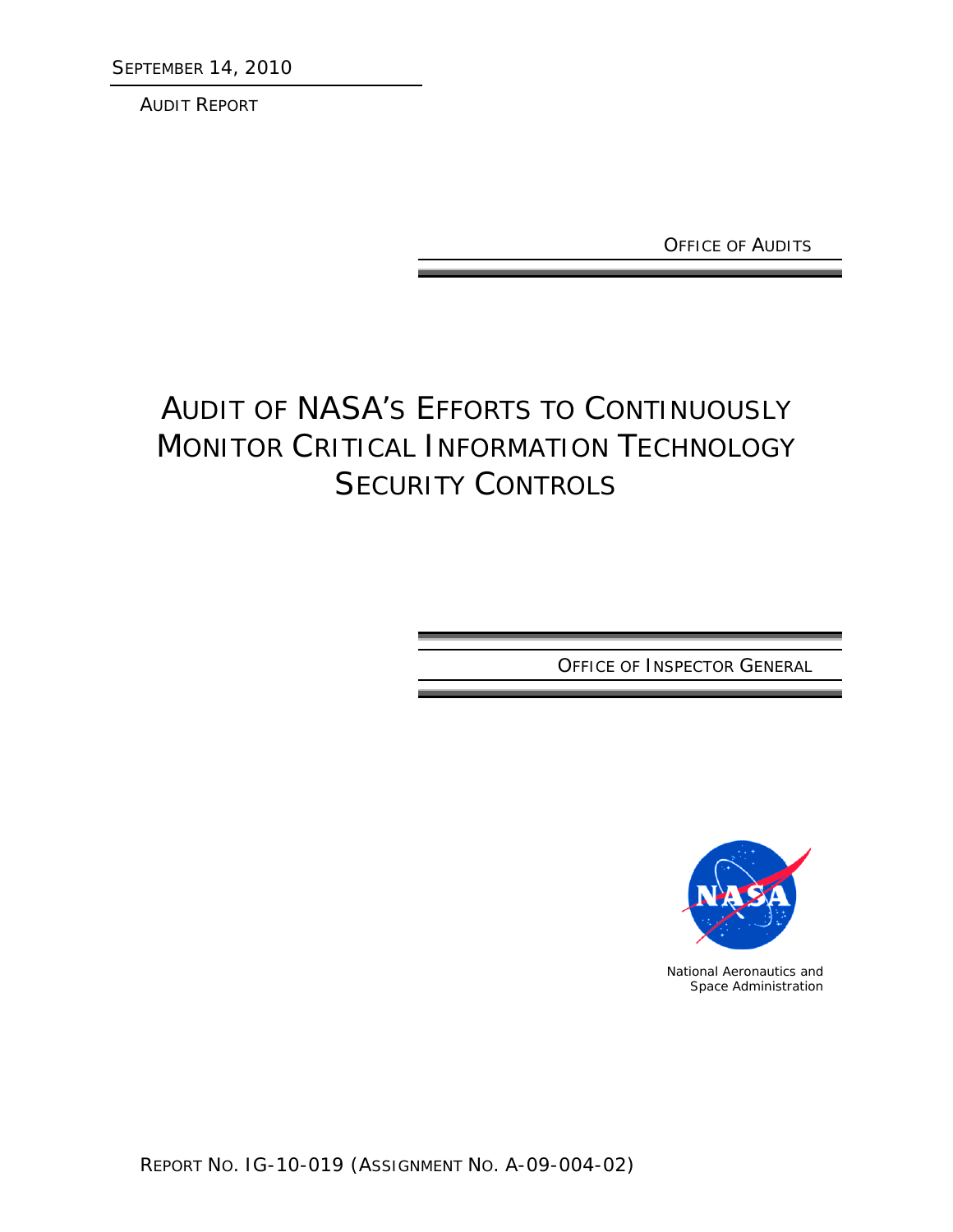Final report released by:

 $KMH$ 

Paul K. Martin Inspector General

## Acronyms

| <b>CIO</b>   | <b>Chief Information Officer</b>                   |
|--------------|----------------------------------------------------|
| <b>CIS</b>   | Center for Internet Security                       |
| <b>FISMA</b> | <b>Federal Information Security Management Act</b> |
| FY           | <b>Fiscal Year</b>                                 |
| <b>IT</b>    | <b>Information Technology</b>                      |
| <b>NITR</b>  | <b>NASA Information Technology Requirement</b>     |
| <b>OCIO</b>  | Office of the Chief Information Officer            |
| <b>OIG</b>   | Office of Inspector General                        |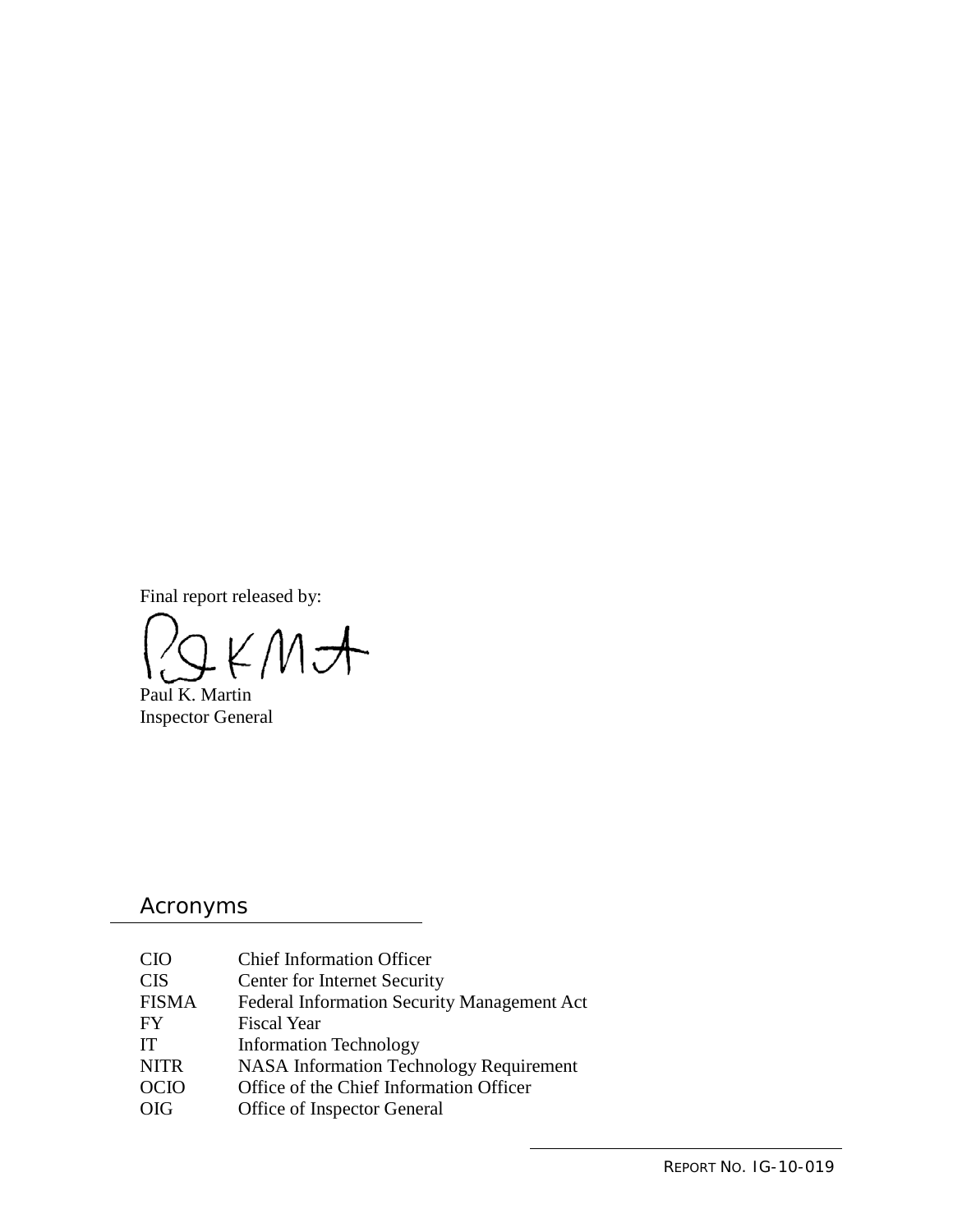## **OVERVIEW**

## AUDIT OF NASA'S EFFORTS TO CONTINUOUSLY MONITOR CRITICAL INFORMATION TECHNOLOGY SECURITY CONTROLS

## The Issue

As part of our annual audit of NASA's compliance with the Federal Information Security Management Act (FISMA), the Office of Inspector General (OIG) evaluated whether NASA had processes in place at selected Centers to continuously monitor critical information technology (IT) security controls. Specifically, we assessed whether NASA had effective processes in place to ensure that its computers remained securely configured and free of vulnerabilities and that software patches were timely and appropriately applied. We also reviewed internal controls as appropriate. We performed our site work at Goddard Space Flight Center, Johnson Space Center, Kennedy Space Center, and Langley Research Center. See Appendix A for details of the audit's scope and methodology.

Results

Continuous monitoring of security controls is an essential element of an organization's IT security program. We found that NASA's processes for continuous monitoring of its operating system configurations, system vulnerabilities, and software patch levels were not fully effective for protecting critical Agency information resources. For example, none of the four Centers we visited monitored operating system configurations on their computer servers to ensure they remained securely configured over time. Although all four Centers had implemented NASA's vulnerability management process that includes automated vulnerability discovery, prioritized remediation, and the quarantine of computers with unmitigated vulnerabilities, we found that this process could be improved by adding a control to provide assurance that 100 percent of the Centers' computer networks are continuously monitored. Similarly, the Centers could improve the implementation of their software patch management process by ensuring that all of the Centers' computers are included in the process.

In a March 2006 OIG audit report, we recommended that Centers establish inventories of their computers.<sup>[1](#page-2-0)</sup> Although the Agency concurred with that recommendation, NASA decided to implement a single Agency-wide inventory instead of Center-level inventories, which delayed implementation until at least September 2010. In this review, we found that the lack of complete and up-to-date inventories is a barrier to effective

<span id="page-2-0"></span><sup>&</sup>lt;sup>1</sup> "NASA's Implementation of Patch Management Software Is Incomplete" (IG-06-007, March 17, 2006).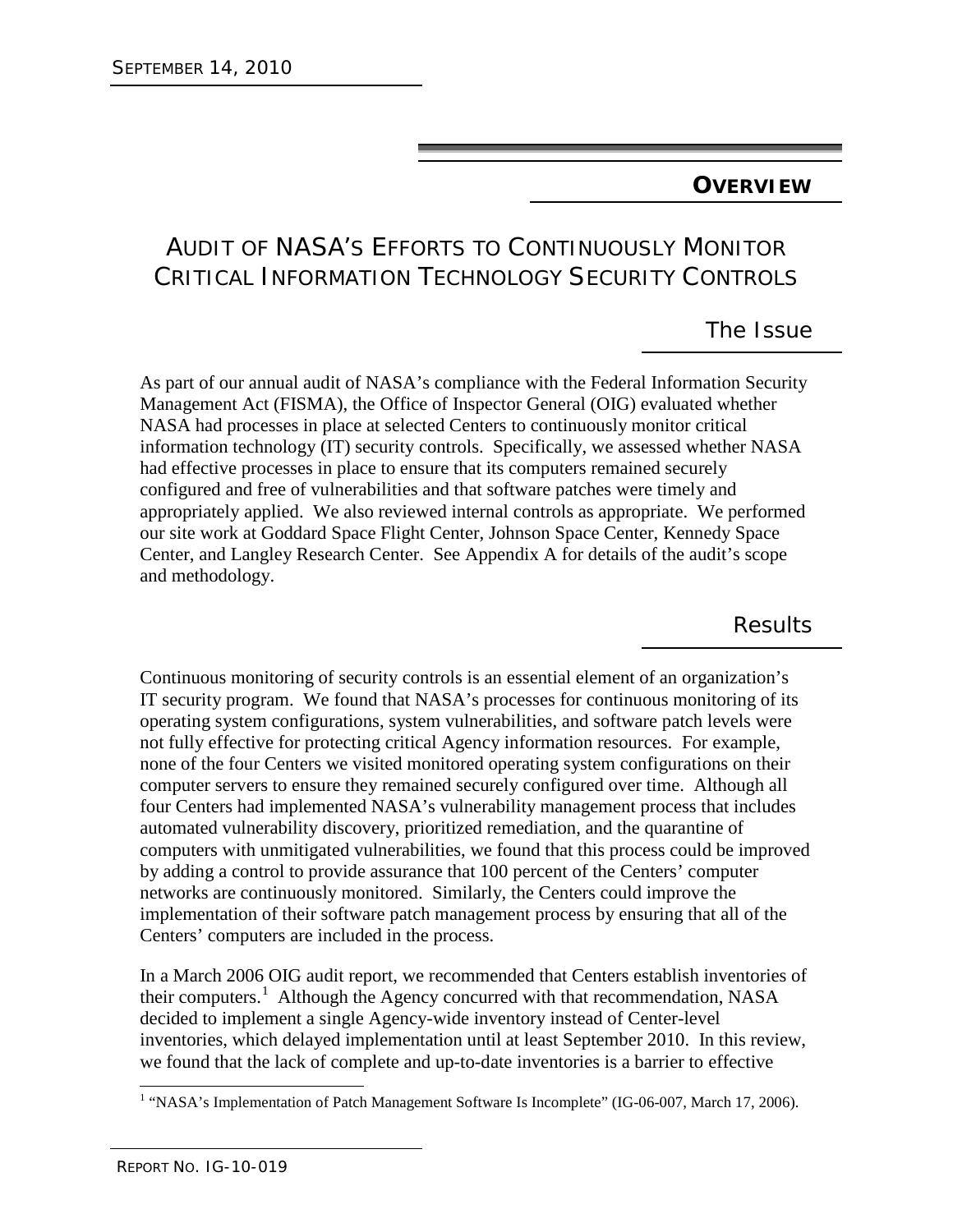monitoring of IT security controls. Accurate inventory lists increase the effectiveness of an IT security program by providing a means to verify that 100 percent of the computers in the Agency's network are subject to configuration, vulnerability, and patch monitoring. Until NASA establishes a complete inventory of its network resources, Centers will be unable to fully implement these key IT security controls and NASA's IT security program will not be fully effective in protecting the Agency's valuable IT resources from potential exploitation.

## Management Action

In order to strengthen the Agency's IT security program, we urged NASA to expedite implementation of our 2006 recommendation to establish complete inventories of Agency computer networks – to include computers, firewalls, routers, and switches. $2$  In addition, we recommended that NASA's Chief Information Officer require the Centers to (1) continuously monitor computer server operating system configuration settings and (2) implement a process to verify that vulnerability monitoring includes 100 percent of applicable network devices. We also found that NASA did not require system owners to install NASA's patch management program but made no recommendation concerning this issue because NASA issued corrective policy during the course of our audit.

In response to our July 13, 2010, draft report, the Chief Information Officer (CIO) concurred with our recommendation that NASA establish inventories of the computers connected to its networks. The CIO stated that NASA has developed an inventory system that became operational in July 2010. Our preliminary review of the inventory system found that it contained detailed information on various computers to include Internet protocol address, computer operating system (when appropriate), device type, location, and software patch and vulnerability status. As of September 9, 2010, the inventory system listed more than 163,000 devices that according to NASA management represents a "significant proportion" of the total devices connected to NASA's networks.

The CIO also concurred with our recommendation to monitor computer server configuration settings and stated that a security configuration baseline will be developed for one server operating system (Windows Server 2003) by January 1, 2011, and that guidance requiring monitoring of compliance with this configuration will be issued by August 2011. We do not believe that these actions are fully responsive to our recommendation because they do not apply to all server operating systems used by NASA. In addition, compliance monitoring for this single server operating system will not be implemented until August 2011. Accordingly, we have requested that the CIO further address the scope and timeliness of the Agency's planned action.

<span id="page-3-0"></span><sup>&</sup>lt;sup>2</sup> As we noted in our March 2006 report, "NASA's Implementation of Patch Management Software Is Incomplete" (IG-06-007), an ideal inventory would consist of a current, complete listing of all NASA computers, by Center, maintained in one location. The inventory would ideally include the computer identification number, Internet protocol address (when appropriate), operating system, and location.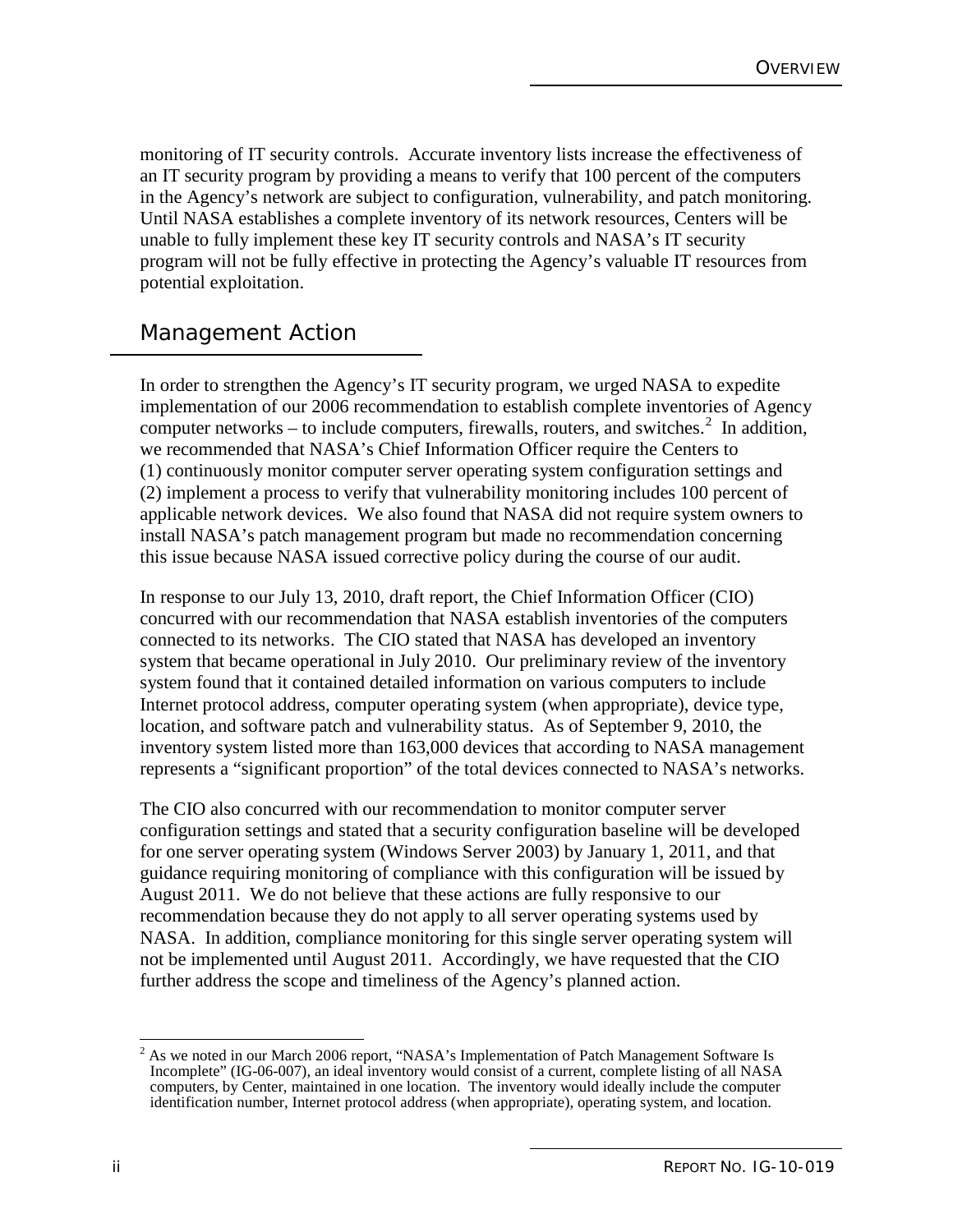The CIO partially concurred with our recommendation concerning the monitoring of devices connected to NASA's networks, stating that, in her view, it is impossible to ensure that 100 percent of devices are monitored for vulnerabilities. Although we agree that NASA's vulnerability management program may never attain 100 percent coverage of all network devices, we believe that NASA can take steps to move toward this goal. Accordingly, we are requesting that NASA implement processes to measure current vulnerability scanning coverage and to increase that coverage over time.

Finally, the CIO requested that we remove our finding that NASA's process for monitoring software patches was not effective because the CIO issued a policy to address this issue during the course of our audit. As discussed in the report, at the time of our site visits to the Centers NASA did not require owners of Agency information systems to implement NASA's patch monitoring and reporting solution (PatchLink) and, as a result, NASA did not have assurance that all applicable systems were at the correct software patch level. After we notified Agency managers of our preliminary finding and indicated that we intended to recommend that the Agency require system owners to implement Patchlink, the CIO issued a policy requiring Patchlink implementation. In the draft report, we acknowledged that this policy should address our finding and, therefore, did not recommend further action. We believe it is appropriate to discuss the issue and NASA's corrective action in the final public version of our report.

See Appendix B for the full text of management's comments.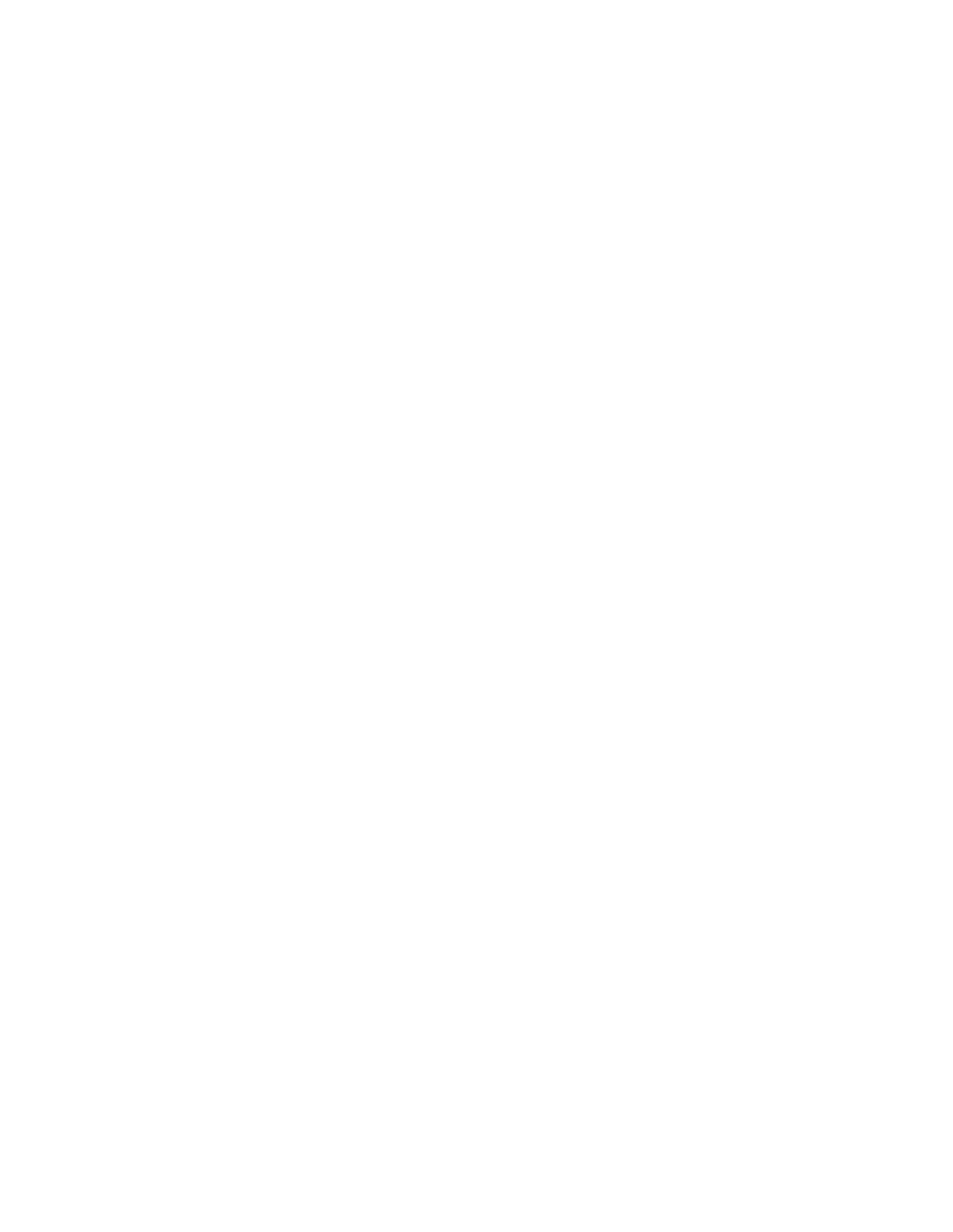## **CONTENTS**

| INTRODUCTION                                                                                                                  |                |
|-------------------------------------------------------------------------------------------------------------------------------|----------------|
|                                                                                                                               |                |
|                                                                                                                               | $\overline{2}$ |
| <b>RESULTS</b>                                                                                                                |                |
| NASA Did Not Monitor Its Computer Servers to Ensure They                                                                      |                |
| NASA's Vulnerability Management Program Could Be Improved _ 6                                                                 |                |
| NASA's Process for Monitoring Agency IT Systems for<br>Software Patches Was Not Effective _________________________________ 8 |                |
| <b>APPENDIX A</b>                                                                                                             |                |
|                                                                                                                               |                |
|                                                                                                                               | 12             |
|                                                                                                                               | 12             |
| <b>APPENDIX B</b>                                                                                                             |                |
|                                                                                                                               | 13             |
| <b>APPENDIX C</b>                                                                                                             |                |
| Report Distribution                                                                                                           | 16             |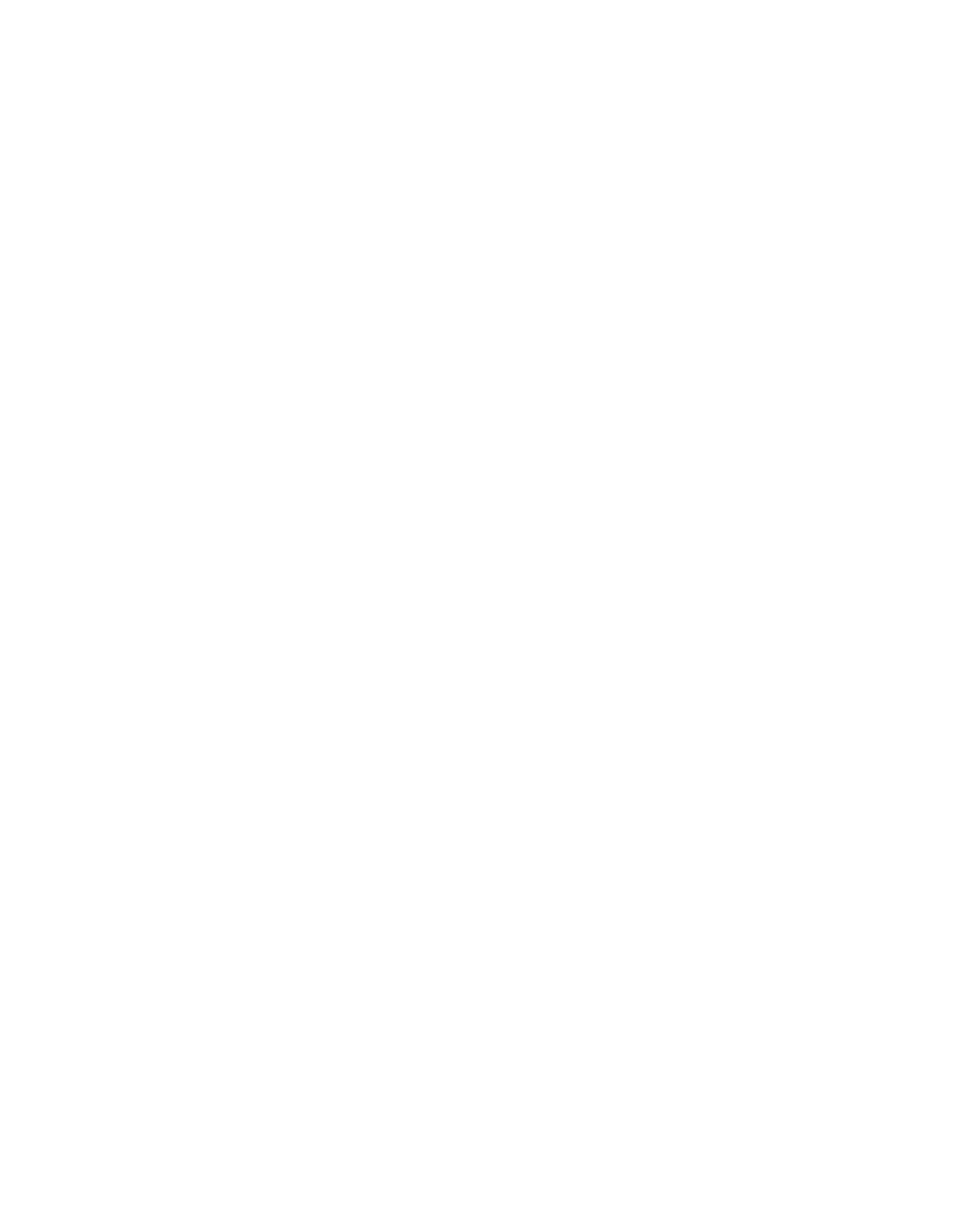## **INTRODUCTION**

## **Background**

As part of our Federal Information Security Management Act (FISMA) audit for fiscal year (FY) 2009, we assessed NASA processes for meeting the continuous security control monitoring requirement defined in the National Institute of Standards and Technology Special Publication 800-[3](#page-8-0)7.<sup>3</sup> Specifically, we reviewed Center processes for maintaining the security of their systems by continuously monitoring key controls related to computer server operating system configuration, vulnerability detection and remediation, and software patching. We conducted our review at four Centers: Goddard Space Flight Center, Johnson Space Center, Kennedy Space Center, and Langley Research Center. Computer systems at these Centers support operations that span all of NASA's primary mission areas: Aeronautics Research (Langley), Space Exploration and Space Operations (Johnson and Kennedy), and Science (Goddard).

In general, configuration management is the process of assessing and, if necessary, modifying settings to ensure that critical network resources including computer servers remain in a secure state and are not vulnerable to exploitation. Often, operating systems on computer servers are configured by the vendor for ease-of-deployment and ease-ofuse rather than for security, leaving them exploitable in their default state. To address this issue, the Center for Internet Security (CIS) has published recommended configuration settings, called benchmarks, for securing a wide variety of computer operating systems. NASA has adopted the CIS benchmarks as a best practice for the secure configuration of operating systems on its computer servers.

Unfortunately, initializing a computer server's operating system to a secure state is not sufficient to ensure ongoing protection against exploitation. Because operating system configurations can change when software patches are applied or when computers are upgraded, it is necessary to monitor operating systems on a continuous basis to ensure they remain securely configured.

Accordingly, continuous monitoring of security controls is an essential element of an organization's information technology (IT) security program. The goal of continuous monitoring is to determine whether a system's key security controls continue to be effective over time in light of changes to hardware or software. A well-designed and well-managed continuous monitoring program can transform an otherwise static security control assessment and risk determination process to a dynamic process that provides essential information about a system's security status. This, in turn, enables officials to

<span id="page-8-0"></span><sup>&</sup>lt;sup>3</sup> "Guide for the Security Certification and Accreditation of Federal Information Systems," May 2004.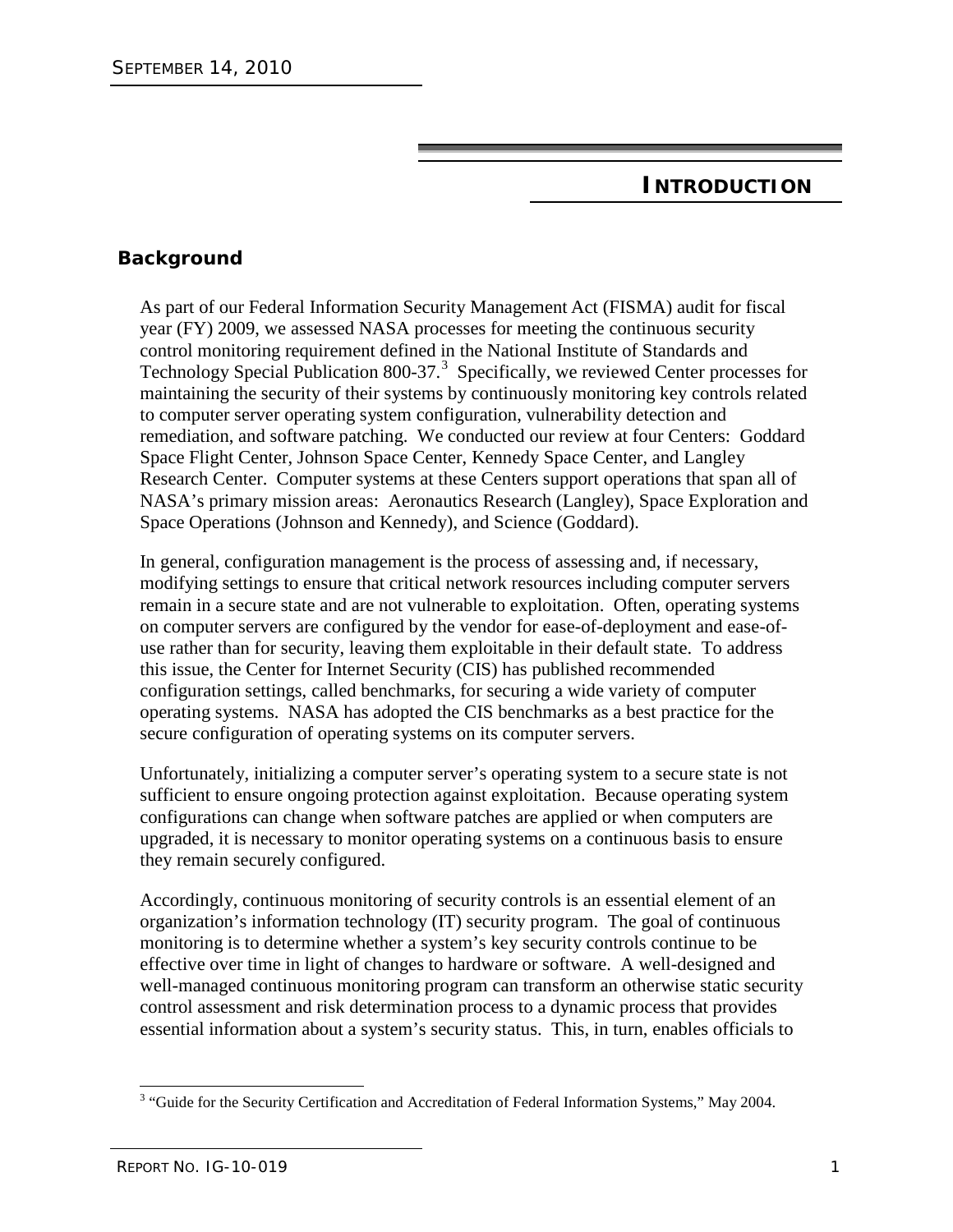take timely risk mitigation actions and make risk-based decisions regarding the operation of the information system.

Remediating system vulnerabilities and applying software patches also help prevent the exploitation of vulnerabilities within an organization's information systems. Vulnerabilities are software flaws or system misconfigurations that can be exploited to gain access to or control of an information system. Vulnerability scanners are specialized commercial software programs that automate the vulnerability detection process. Vulnerability scanners search large databases of known vulnerabilities associated with commonly used computer operating systems and software applications. When a match is found in the database, the scanner alerts the operator to a possible vulnerability. The scanners rank vulnerabilities according to their potential to harm the system, allowing organizations to prioritize and address their most critical vulnerabilities. Most vulnerability scanners also generate reports to help system administrators fix discovered vulnerabilities. System administrators commonly remediate vulnerabilities by applying a software patch, by updating a system's configuration, or by adding a compensating control such as encryption to ensure data integrity.<sup>[4](#page-9-0)</sup>

NASA's Chief Information Officer (CIO) is responsible for developing and overseeing Agency-wide, risk-based, and cost-effective policies and procedures for safeguarding NASA's IT resources. Center CIOs and Center Information Technology Security Managers are responsible for enforcing security policies and procedures by identifying potential risks and implementing operational and technical controls that cost-effectively mitigate the identified risks. These officials are also responsible for implementing measures to continuously monitor key security controls to ensure the availability, confidentiality, and integrity of Agency IT resources.

### **Objectives**

We examined whether NASA had effective processes for continuously monitoring key IT security controls at four of its Centers. Specifically, we assessed whether NASA had processes in place for

- ensuring computer server operating systems remain securely configured (configuration management);
- detecting and remediating system technical vulnerabilities (vulnerability management); and
- ensuring that systems are at the correct software patch level (patch management).

We also reviewed internal controls as appropriate. See Appendix A for details of the audit's scope and methodology.

<span id="page-9-0"></span><sup>&</sup>lt;sup>4</sup> Software patches are pieces of computer code developed to address problems in computer software. The patches enable new functionality or address security flaws in the software.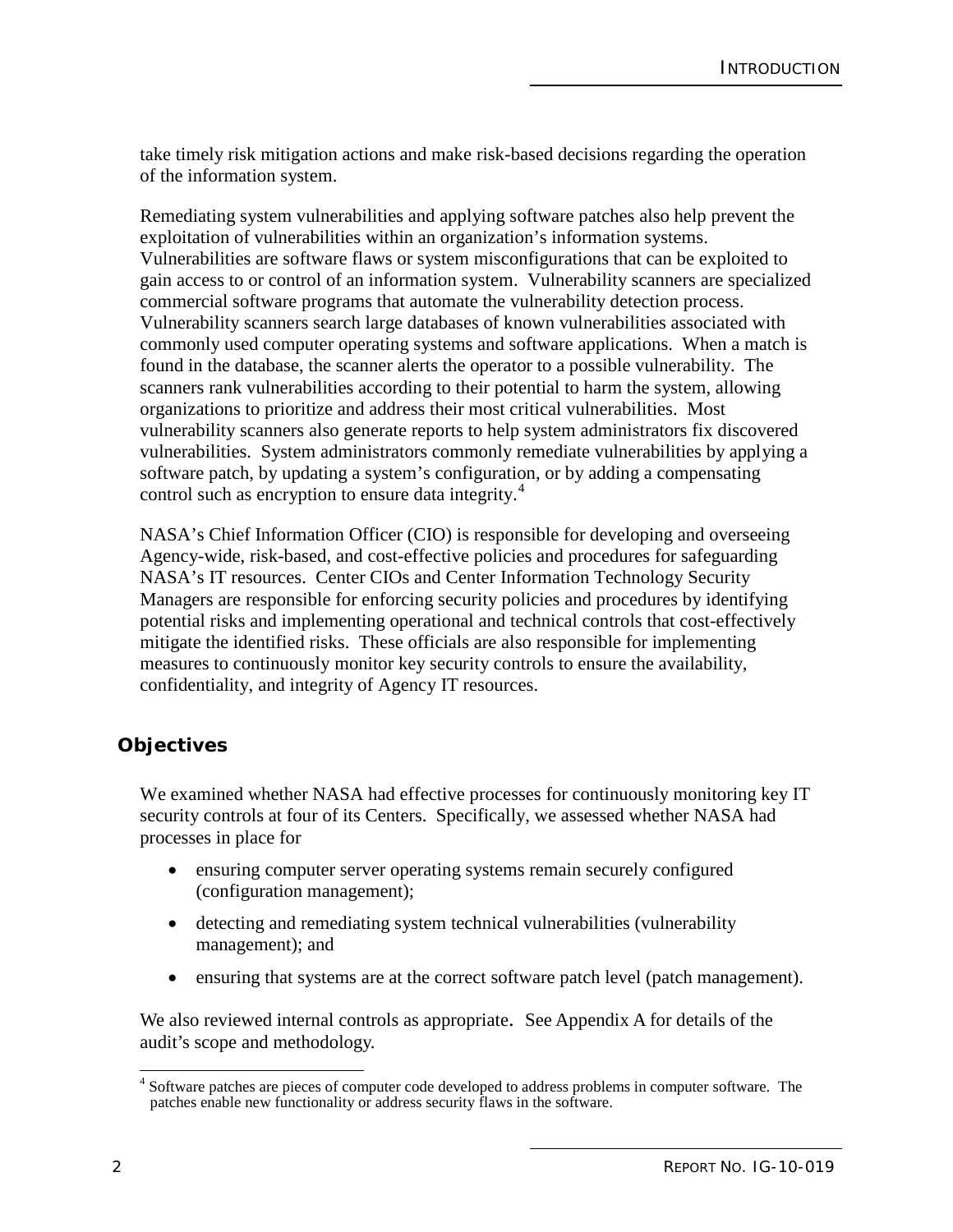## **NASA DID NOT MONITOR ITS COMPUTER SERVERS TO ENSURE THEY REMAINED SECURELY CONFIGURED**

Although NASA requires Agency-wide use of CIS operating system configuration settings for securing Agency computer servers, the four Centers we visited did not have effective processes in place to ensure their computer servers remained securely configured over time. This occurred because NASA did not require Centers to continuously monitor their computer servers against the respective CIS benchmarks. Further, because Centers did not have complete inventories of their computers, they could not confirm that the applicable benchmarks had been applied to all equipment.

Regular monitoring of server configurations is essential for maintaining the security of NASA's computer systems and networks. For example, improperly configured and unmonitored computer servers are susceptible to compromise and thus may be used by intruders to gain access to NASA's computer network. Once inside, the intruder can use the compromised server to exploit other weaknesses, which could result in the loss or impairment of Agency IT resources.

### **Centers Need to Monitor Their Computer Server Configurations**

Since 2004, the NASA Office of the Chief Information Officer (OCIO) has required the Agency-wide use of applicable CIS-recommended benchmarks for the secure configuration of computer server operating systems. In addition, OCIO recommended using an automated scoring tool developed by CIS (the CIS Configuration Assessment Tool) as a way for Centers to validate implementation of the benchmarks. In 2007, OCIO updated its policy for configuration management by establishing a timeframe for meeting performance targets, by operating system, for different benchmarks. For example, by FY 2007 Centers should have met 100 percent of benchmark settings for all Windows-based servers and 80 percent of benchmark settings for all other computer server platforms.

Although Center employees responsible for IT security were aware of the requirement to configure server operating systems according to the applicable benchmarks, none of the four Centers we visited had a process in place for monitoring their computer servers to ensure that they remained securely configured over time. Indeed, Center employees stated that such monitoring was not required. We also found that none of the Centers we visited regularly used the OCIO-recommended CIS Configuration Assessment Tool to test their computer server configurations against the related benchmarks.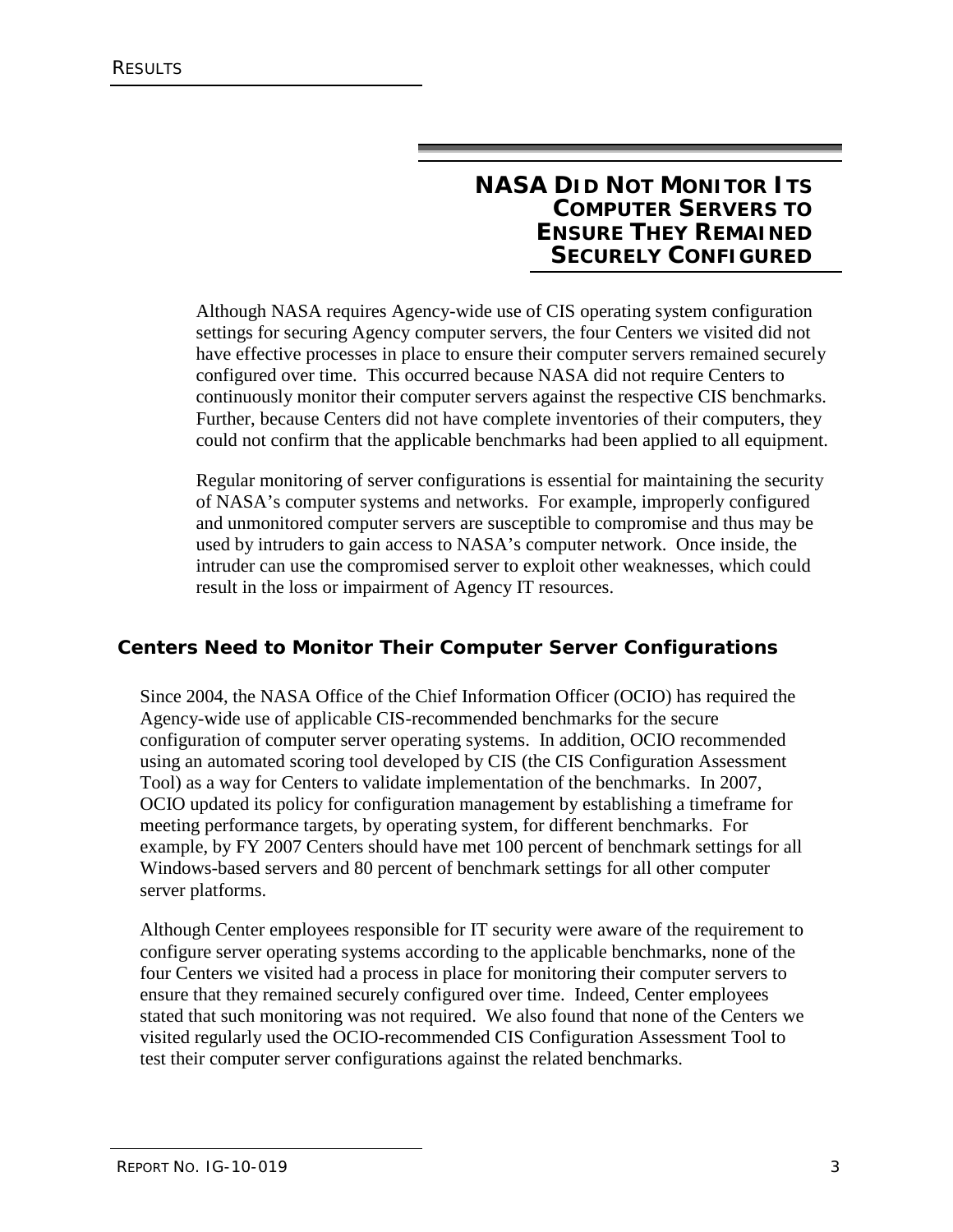## **Computer Servers Were Not Securely Configured**

We tested the configuration settings of selected computer servers at the Centers we visited to determine whether they met OCIO-required performance standards. We grouped the servers by operating system: servers that used Microsoft Windows and servers that did not. We then tested the servers' compliance with the appropriate CIS benchmarks. We tested 15 Windows-based servers and 7 Unix- and Linux-based servers. The Windows servers that we tested met an average of 68 percent of the benchmarks while the Unix and Linux servers that we tested met an average of 46 percent of the benchmarks.

NASA could have detected and corrected these security weaknesses if it had processes in place to monitor servers to ensure they remained securely configured in accordance with recognized best practices and Agency IT security requirements. Because Centers did not monitor the configuration of their computer servers, Agency systems contained improperly configured servers, which are susceptible to exploitation and loss or impairment of mission-critical IT resources.

As noted above, the Centers did not have complete inventories of the computers linked to their networks. Accordingly, we were unable to quantify the number of Agency computer servers that were not being adequately monitored for compliance with the applicable benchmarks.

In a March 2006 review, we recommended that Centers establish inventories of the computers connected to their networks. However, the Agency has not yet developed these inventories.<sup>[5](#page-11-0)</sup> Until NASA establishes an inventory of all computers connected to its networks, the Agency's IT security program will not be fully effective in protecting its IT resources from potential exploitation.

### **Recommendation, Management's Response, and Evaluation of Management's Response**

In order to strengthen the Agency's IT security program, we reiterate our 2006 recommendation that NASA establish inventories of the computers connected to its networks. Moreover, we urge NASA to expedite implementation of this recommendation. We also made the following recommendation.

**Recommendation 1.** The NASA CIO should require Centers to monitor computer server operating system configuration for compliance with CIS benchmarks and related OCIOmandated performance targets.

<span id="page-11-0"></span><sup>&</sup>lt;sup>5</sup> NASA decided to implement a single Agency-wide inventory instead of separate Center inventories, which NASA officials said has delayed the process.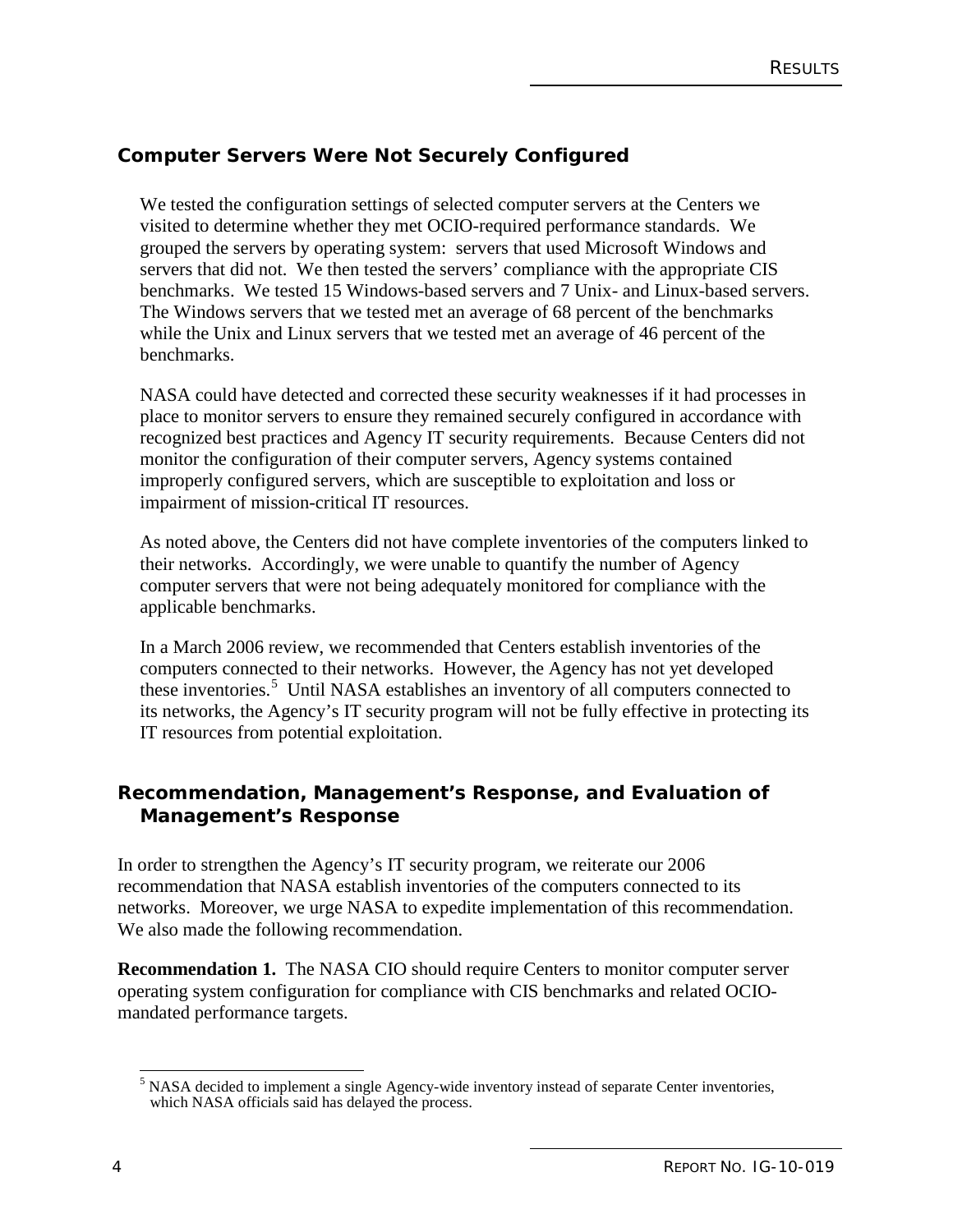**Management's Response.** The CIO concurred, stating that an Agency-wide inventory of computers connected to NASA networks, the IT Security Enterprise Data Warehouse, became operational in July 2010. Information for the inventory comes from network vulnerability scans, NASA's patch management and reporting system (PatchLink), and other sources. In addition, the CIO stated that NASA is developing security configuration baselines for computer server operating systems and is implementing tools that can monitor compliance with these baselines. OCIO plans to publish a baseline for the Windows 2003 server operating system by January 1, 2011, and will require monitoring for compliance with the baseline by August 1, 2011.

**Evaluation of Management's Response.** Management's comments are not fully responsive to the intent of the recommendation. First, management's proposed actions are not comprehensive because they only address the Windows 2003 server, just one of the many computer server operating systems used by the Agency. Second, monitoring of just this single computer server operating system will not begin until August 2011, a year from the date of our recommendation. Office of Management and Budget Circular No. A-123, "Management's Responsibility for Internal Control," revised December 2004, requires that managers take timely and effective actions to address issues, such as OIG recommendations. Circular A-123 also states that correcting issues is an integral part of management accountability and must be considered a priority by the Agency. Therefore, we are requesting that the CIO provide additional comments to address the above issues in response to this final report.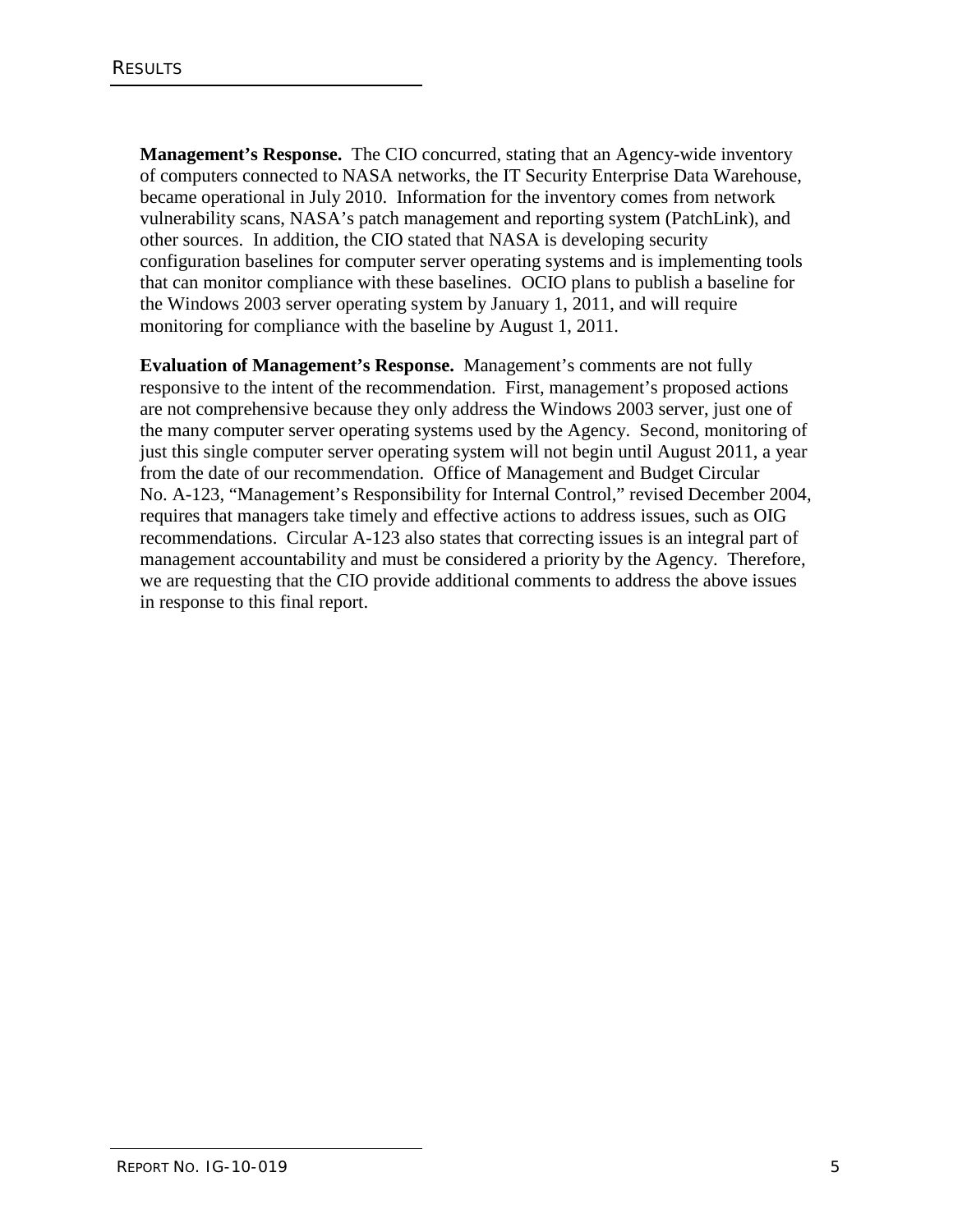## **NASA'S VULNERABILITY MANAGEMENT PROGRAM COULD BE IMPROVED**

Although all four Centers that we visited regularly monitored their computer networks for technical vulnerabilities using a vulnerability scanning tool, none of the Centers could demonstrate that this monitoring process provided complete coverage of the Center's computer networks. This occurred because, as noted earlier, the Centers did not have complete computer inventories and therefore could not ensure that their vulnerability detection and mitigation process had been applied to 100 percent of the computers connected to their networks. As a result, some computers may not undergo vulnerability scanning and thus may contain undetected and uncorrected vulnerabilities.

## **NASA Should Verify that All Applicable Network Devices Undergo Vulnerability Monitoring**

None of the Centers that we visited could demonstrate that their vulnerability monitoring processes provided complete coverage of all applicable devices (e.g., computers, routers, and firewalls) connected to their networks. Verifying that all applicable devices connected to Center networks undergo regular vulnerability monitoring is necessary because vulnerability scanning tools, including the tool NASA uses, cannot scan devices for vulnerabilities if those devices are positioned behind internal firewalls or are turned off.

Vulnerability scanners function by attempting to communicate with all applicable devices connected to the network or network segment that is being scanned by sending a message to each device and waiting for a reply. When a reply is received, communication is established and that device can be scanned for potential vulnerabilities. Firewalls, however, block messages from reaching devices that are positioned behind the firewall, preventing a vulnerability scanner from scanning those devices. Similarly, devices that are connected to the network but are not turned on will not respond to a communication request from the scanner and will therefore not be scanned for vulnerabilities.

Because Centers did not verify the completeness of their vulnerability scans, high-risk vulnerabilities could go undetected during scanning and uncorrected during the mitigation process. This creates an environment where risk cannot be accurately measured and increases the possibility that vulnerabilities will be exploited through attacks. Exploitation of NASA's high-risk systems can have severe consequences on NASA assets, operations, or personnel. For example, in January 2009 an intrusion resulting from an undetected vulnerability (in this case a server misconfiguration) resulted in the theft of 22 gigabytes of sensitive program data from a NASA Center.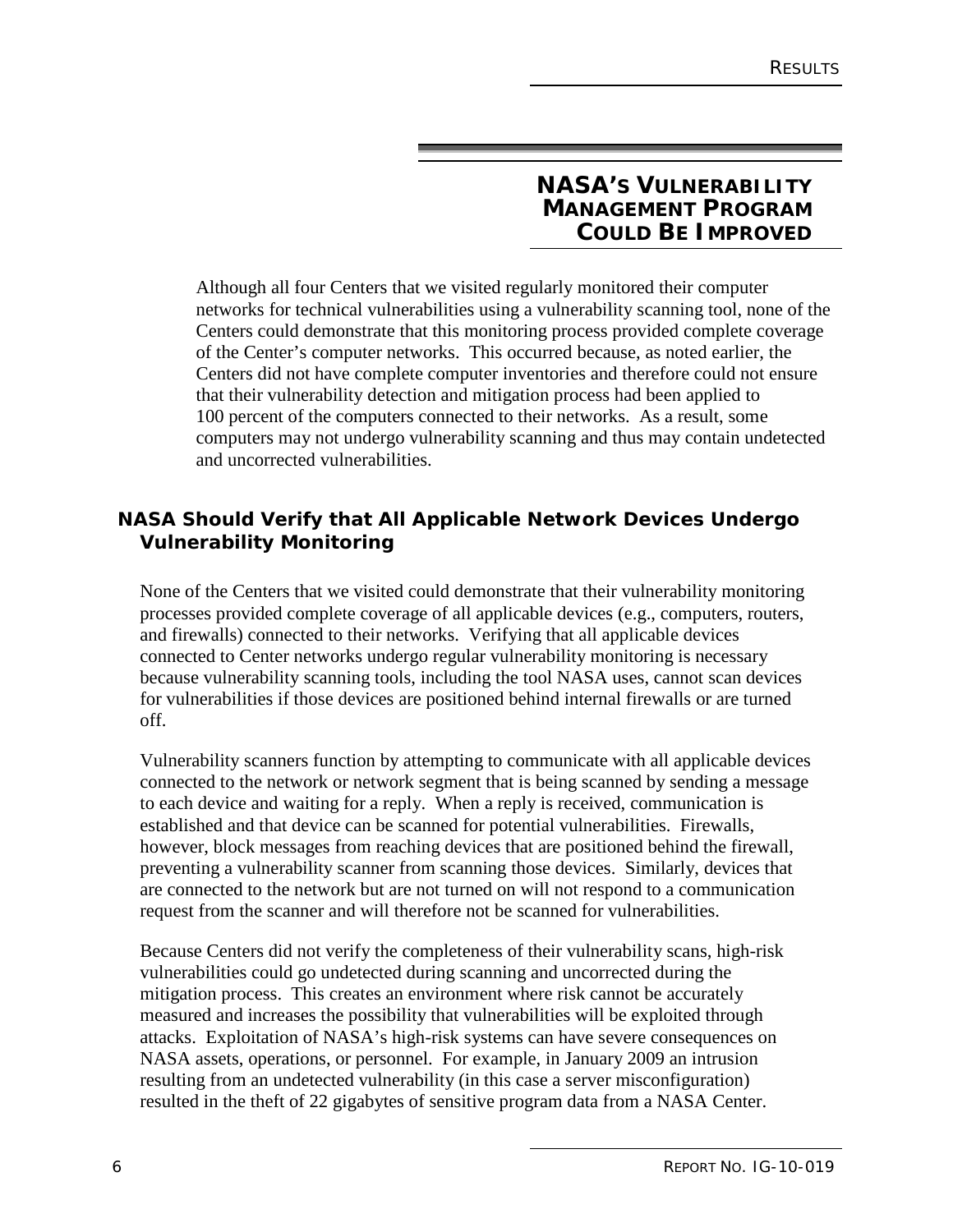We believe that NASA can improve its vulnerability management program and prevent future exploitations by adding a "completeness check" to verify that all applicable devices connected to its networks are actually scanned. For example, matching entries from a Center-wide inventory of network devices to corresponding entries in a vulnerability scanning report is one way Centers could verify whether all applicable network devices undergo regular vulnerability monitoring.

## **Recommendation, Management's Response, and Evaluation of Management's Response**

To reduce the risk of undetected and uncorrected vulnerabilities, we made the following recommendation.

**Recommendation 2.** The NASA CIO should require that Centers implement a process to validate that 100 percent of applicable network devices, including computers, routers, and firewalls, undergo regular monitoring for technical vulnerabilities.

**Management's Response.** The CIO partially concurred, stating that NASA Information Technology Requirement (NITR) 2810-24, January 2010, requires that all IT devices connected to NASA networks be subjected to monthly network-based vulnerability scans. In addition, NITR 2810-24 requires that Center IT Security Managers oversee vulnerability scanning, reporting, and mitigation activities at their respective Centers to ensure that all requirements are met. Although OCIO strongly agreed that all applicable network devices should undergo regular vulnerability scanning, OCIO stated that ensuring 100 percent of devices are actually monitored was not possible.

**Evaluation of Management's Response.** While we agree that ensuring 100 percent of applicable devices connected to NASA's networks are monitored for vulnerabilities is probably an unattainable goal, OCIO needs to take some action toward meeting the intent of this recommendation. In our judgment, NASA could implement processes to measure the vulnerability scanning coverage of its computer networks and, over time, increase that coverage. Therefore, we request that the CIO provide additional comments that describe actions NASA can take to incrementally increase vulnerability scanning coverage of devices connected to Agency computer networks.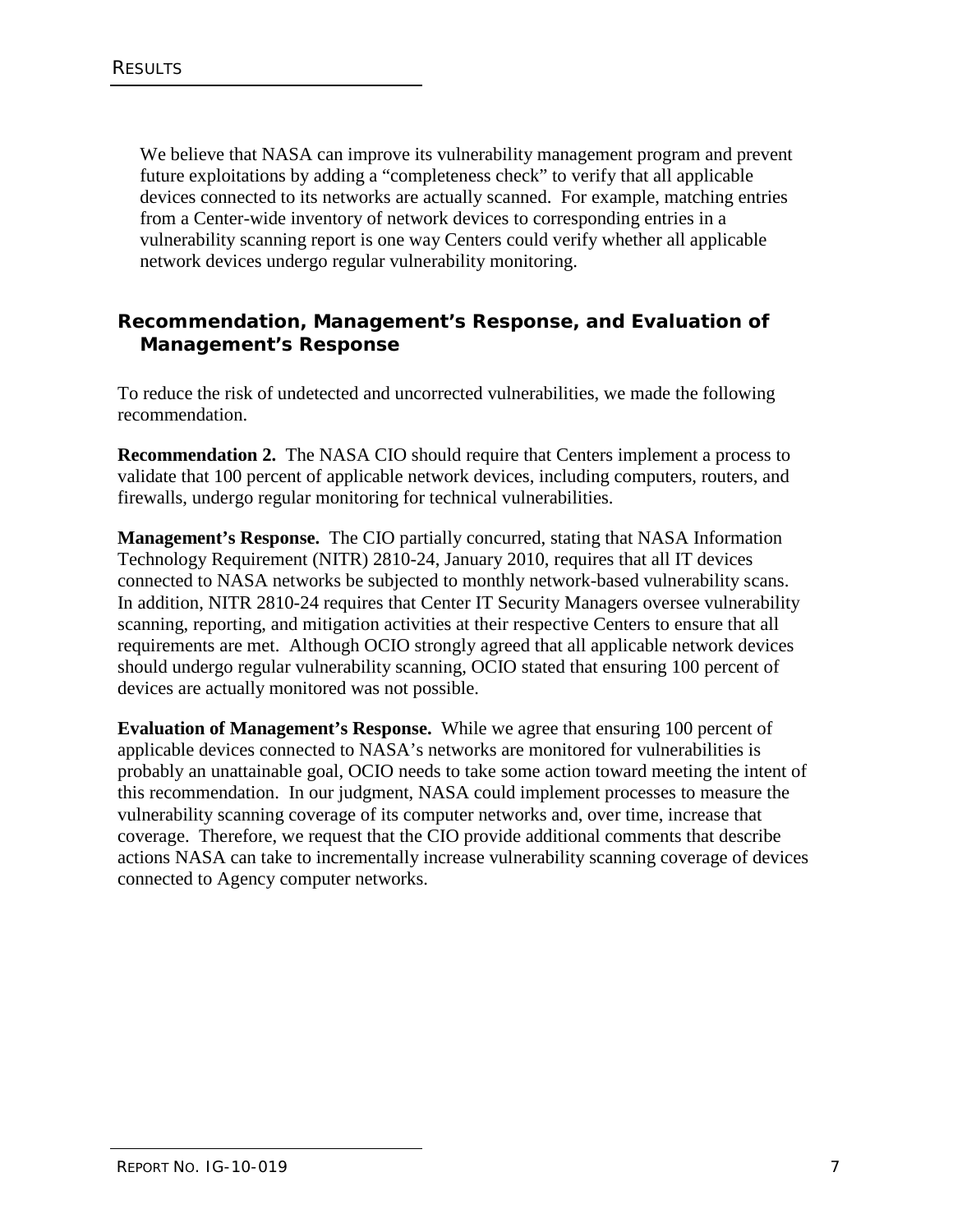## **NASA'S PROCESS FOR MONITORING AGENCY IT SYSTEMS FOR SOFTWARE PATCHES WAS NOT EFFECTIVE**

Ensuring that all computers connected to a NASA network have received the most current software updates is not only required by Agency policy, but is essential to maintaining the security of Agency computer systems and networks. Unpatched computers may contain vulnerabilities that, if exploited, could adversely affect the availability, confidentiality, and integrity of Agency systems and data. As part of its effort to monitor and report the software patch status of its computers, NASA uses a commercial patch management program called PatchLink. PatchLink requires the installation of software "agents" (programs) that communicate with a PatchLink server to determine, based on security policy, what patches need to be installed on the host computer to maintain effective network security. However, we found that at the time of our site visits (March through June 2009), NASA did not require system owners to implement NASA's software patch monitoring and reporting solution (PatchLink).

## **NASA Did Not Require System Owners to Implement PatchLink**

NASA policy requires that all computer systems connected to an Agency network implement an effective software patch management program that includes verification that patches have been properly applied.<sup>[6](#page-15-0)</sup> As noted above, NASA uses PatchLink to satisfy this requirement. However, we found that at the time of our site visits, NASA did not require system owners to install PatchLink on their network-connected devices. One reason commonly given by Center IT security personnel for why they did not install PatchLink was that PatchLink sometimes adversely affected their IT system's performance. However, Center IT personnel did not provide evidence to back up this assertion.

We communicated to OCIO our preliminary findings related to Centers' patch management practices and indicated that we would recommend that OCIO require system owners to implement NASA's patch monitoring program.

<span id="page-15-0"></span> <sup>6</sup> NASA Interim Technical Requirement 2810.1A, "Security of Information Technology," May 2006.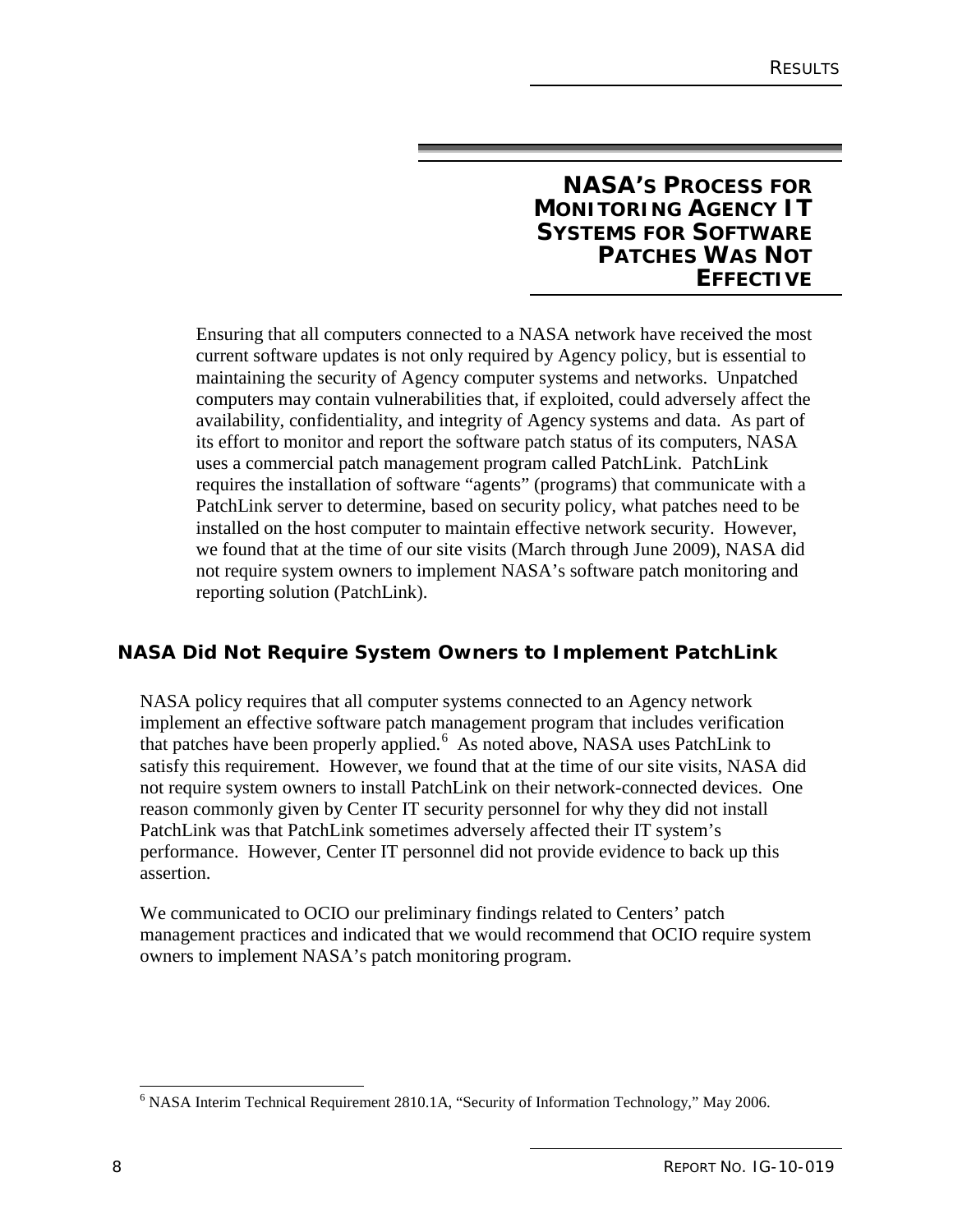In January 2010, OCIO issued policy<sup>[7](#page-16-0)</sup> requiring system owners to implement a comprehensive patch monitoring program:

To fulfill patch reporting requirements, all NASA IT devices and all devices on a NASA non-guest network shall either:

a. Have the Agency patch management/reporting software agent installed. The software agent automatically reports patch status to the ITSEC-EDW. This requirement is applicable to all devices that can execute the Agency patch management/reporting software agent; or

b. Be registered in the ITSEC-EDW, with patch status reported manually in ITSEC EDW by the second Monday of each month. This requirement applies only to devices that cannot execute the Agency patch management/reporting software agent.

The policy also requires that Center Information Technology Security Managers oversee patch management and reporting activities to ensure that all requirements are met. Accordingly, a recommendation to address this finding was not necessary.

<span id="page-16-0"></span> <sup>7</sup> NITR 2810-24, "NASA IT Device Vulnerability Management," January 28, 2010.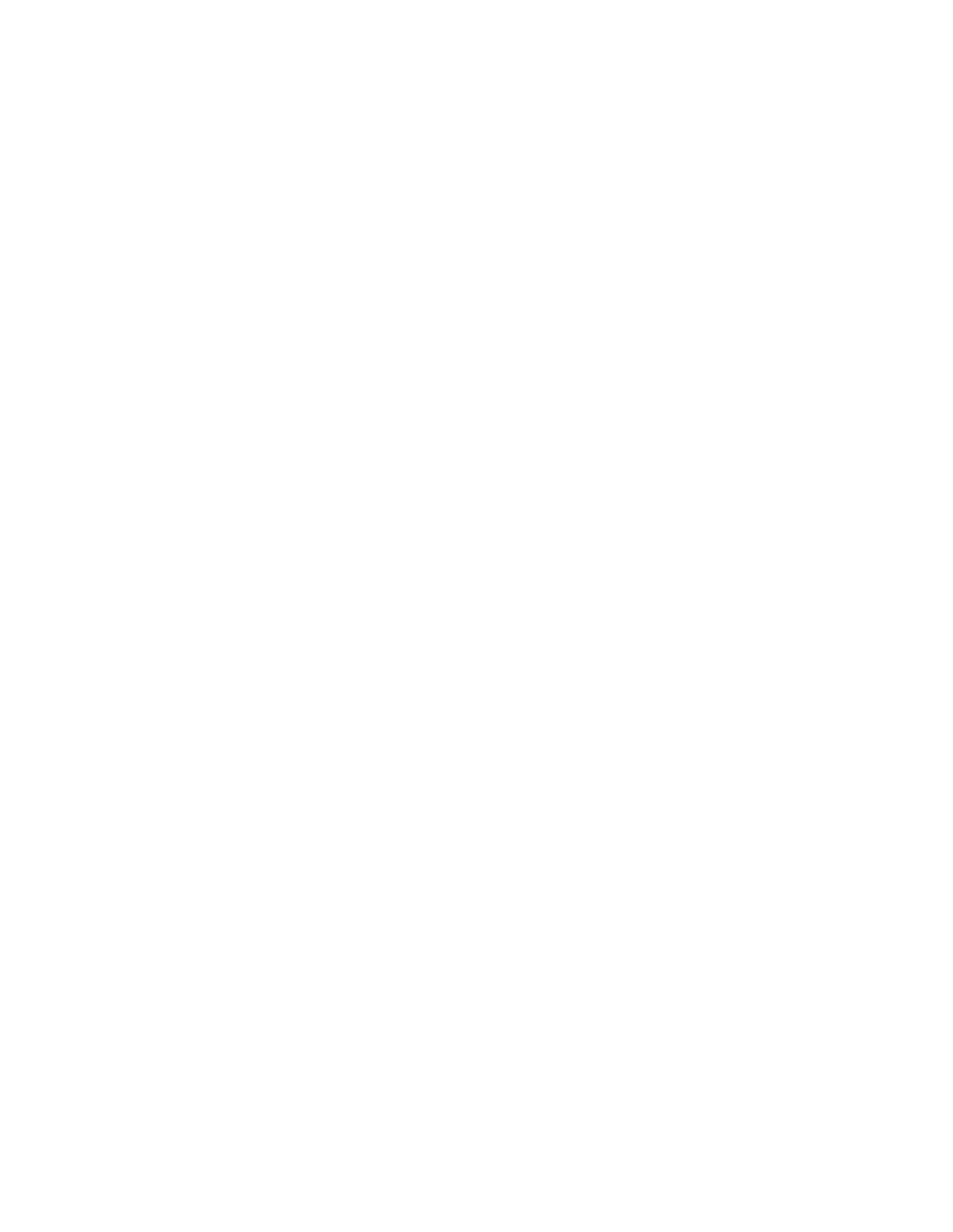## **APPENDIX A**

## **Scope and Methodology**

We performed our audit from January 2009 through June 2010 in accordance with generally accepted government auditing standards. Those standards require that we plan and perform our work to obtain sufficient, appropriate evidence to provide a reasonable basis for our findings and conclusions based on our audit objectives. We believe that the evidence obtained provides a reasonable basis for our findings and conclusions based on our audit objectives.

We assessed whether NASA had effective processes in place for configuration management, vulnerability management, and patch management that met the continuous security control monitoring requirement defined in National Institute of Standards and Technology Special Publication 800-37 at four Centers: Goddard Space Flight Center, Johnson Space Center, Kennedy Space Center, and Langley Research Center.

We developed questionnaires addressing each of those processes. During site visits, we used these questionnaires to interview NASA and contractor staff responsible for each area. We also evaluated processes and tools they used to maintain operating system configurations, to detect and remediate technical vulnerabilities, and to apply software patches. Finally, we conducted configuration tests on Center computer servers to assess compliance with Agency configuration management procedures.

We reviewed the following Federal and Agency criteria, policies, and procedures:

- National Institute for Standards and Technology Special Publication 800-37, "Guide for the Security Certification and Accreditation of Federal Information Systems," May 2004;
- National Institute for Standards and Technology Special Publication 800-40, Version 2.0, "Creating a Patch and Vulnerability Management Program," November 2005;
- NASA Procedural Requirements 2810.1A, "Security of Information Technology," May 16, 2006;
- NASA Standard Operating Procedure, ITS-SOP-0012, "Patch Selection and Reporting Procedures," July 2007;
- NASA Interim Technology Requirement 2810-12, "Continuous Monitoring," May 18, 2008;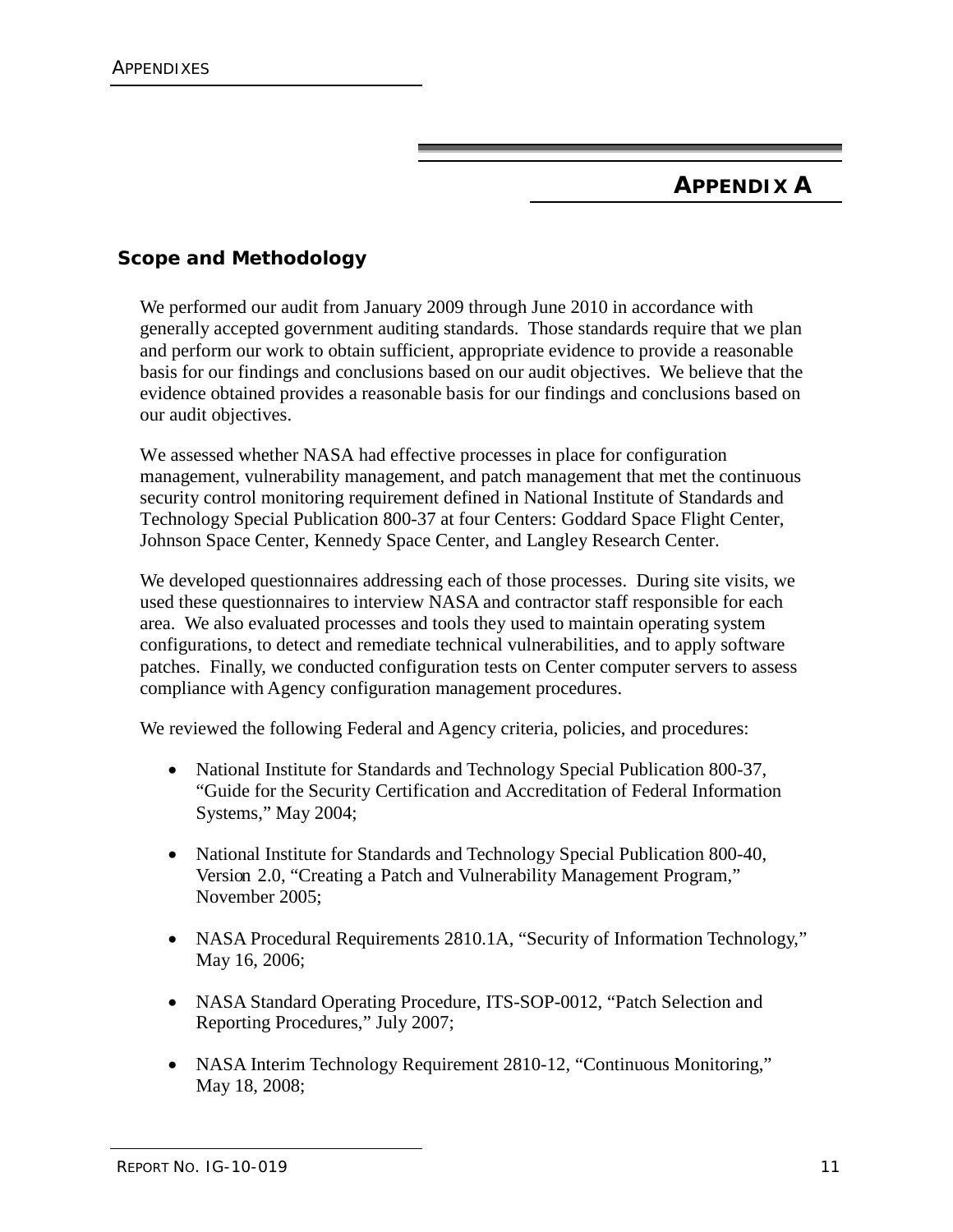- NASA OCIO Memorandum, "Center for Internet Security (CIS) Consensus Benchmarks," September 2, 2004;
- NASA OCIO Memorandum, "FY 2007 and FY 2008 Patch Management and Security Configuration Metrics," April 4, 2007;
- NASA OCIO Memorandum, "Supplemental FY08 Guidance for Agency Security Configurations Standards and FDCC [Federal Desktop Core Configurations] Reporting," February 20, 2008; and
- NASA OCIO Memorandum, "FY 2009 Scanning and Vulnerability Elimination or Mitigation," February 6, 2009.

**Computer-Processed Data.** We relied on data produced from a commercial software program to perform configuration tests on NASA computer servers. Specifically, we used the CIS Configuration Assessment Tool to assess computer server operating system compliance with the applicable CIS benchmarks. We did not validate the data produced by the tool because this tool is widely accepted as a reliable source for providing information on operating system configuration settings.

**Review of Internal Controls.** We reviewed internal controls for NASA's IT security program related to authority, responsibility, and organizational structure. We also reviewed IT security procedures governing configuration management, vulnerability detection and mitigation, and software patch management. The control weaknesses we identified are discussed in the Results section of this report. Our recommendations, if implemented, will correct the identified control weaknesses.

**Prior Coverage.** During the last 5 years, the NASA OIG and the Government Accountability Office (GAO) have issued two reports of particular relevance to the subject of this report. Unrestricted reports can be accessed over the Internet at <http://oig.nasa.gov/audits/reports/FY10> (NASA OIG) and [http://www.gao.gov](http://www.gao.gov/) (GAO).

#### NASA Office of Inspector General

"NASA's Implementation of Patch Management Software Is Incomplete" (IG-06-007, March 17, 2006)

Government Accountability Office

"Information Security: NASA Needs to Remedy Vulnerabilities in Key Networks" (GAO-10-4, October 15, 2009)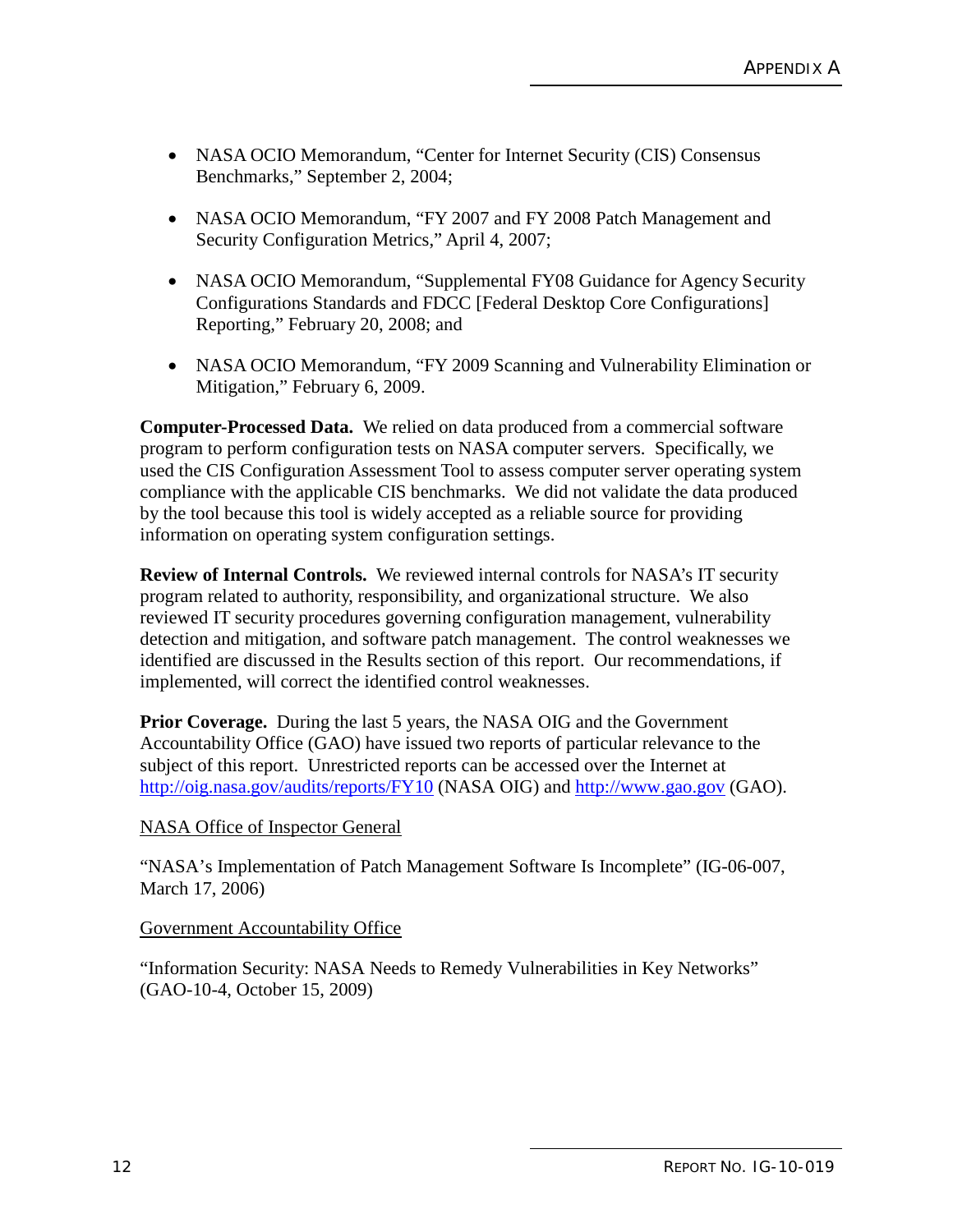## **MANAGEMENT COMMENTS**

|                  | National Aeronautics and<br>Space Administration<br>Headquarters                                                                                                                                                                                                                                                                                                                                                                     |                                                                                                                                                                                                                                                                                                                                                                                                                                                                                                                                                                                                                                                                                                                                                                                                                                                                                                                                                                                                                 |  |  |
|------------------|--------------------------------------------------------------------------------------------------------------------------------------------------------------------------------------------------------------------------------------------------------------------------------------------------------------------------------------------------------------------------------------------------------------------------------------|-----------------------------------------------------------------------------------------------------------------------------------------------------------------------------------------------------------------------------------------------------------------------------------------------------------------------------------------------------------------------------------------------------------------------------------------------------------------------------------------------------------------------------------------------------------------------------------------------------------------------------------------------------------------------------------------------------------------------------------------------------------------------------------------------------------------------------------------------------------------------------------------------------------------------------------------------------------------------------------------------------------------|--|--|
|                  |                                                                                                                                                                                                                                                                                                                                                                                                                                      | Washington, DC 20546-0001<br>AUG $2 - 2010$                                                                                                                                                                                                                                                                                                                                                                                                                                                                                                                                                                                                                                                                                                                                                                                                                                                                                                                                                                     |  |  |
| Febru to Attn of |                                                                                                                                                                                                                                                                                                                                                                                                                                      | Office of the Chief Information Officer                                                                                                                                                                                                                                                                                                                                                                                                                                                                                                                                                                                                                                                                                                                                                                                                                                                                                                                                                                         |  |  |
|                  | TO:                                                                                                                                                                                                                                                                                                                                                                                                                                  | Assistant Inspector General for Audits                                                                                                                                                                                                                                                                                                                                                                                                                                                                                                                                                                                                                                                                                                                                                                                                                                                                                                                                                                          |  |  |
|                  | FROM:                                                                                                                                                                                                                                                                                                                                                                                                                                | Chief Information Officer                                                                                                                                                                                                                                                                                                                                                                                                                                                                                                                                                                                                                                                                                                                                                                                                                                                                                                                                                                                       |  |  |
|                  |                                                                                                                                                                                                                                                                                                                                                                                                                                      | SUBJECT: Draft Audit Report, "Information Technology Security: Improvements Needed in<br>NASA's Continuous Monitoring Processes" (Assignment No. A-09-004-02)                                                                                                                                                                                                                                                                                                                                                                                                                                                                                                                                                                                                                                                                                                                                                                                                                                                   |  |  |
|                  | The Office of the Chief Information Officer (OCIO) appreciates the Office of Inspector<br>General's (OIG) review of NASA's processes for continuously monitoring critical<br>information technology (IT) security controls. These security controls help protect NASA's<br>information and information systems. Below are the responses from the OCIO, provided in<br>the order of the recommendations and findings made by the OIG. |                                                                                                                                                                                                                                                                                                                                                                                                                                                                                                                                                                                                                                                                                                                                                                                                                                                                                                                                                                                                                 |  |  |
|                  |                                                                                                                                                                                                                                                                                                                                                                                                                                      | At the OIG's request, the OCIO has evaluated the report to identify any information that it<br>believes should not be publicly released. The OCIO has determined that this report does not<br>contain any specific sensitive but unclassified information.                                                                                                                                                                                                                                                                                                                                                                                                                                                                                                                                                                                                                                                                                                                                                      |  |  |
|                  |                                                                                                                                                                                                                                                                                                                                                                                                                                      | Recommendation 1. In order to strengthen the Agency's IT security program, we reiterate<br>our 2006 recommendation that NASA establish inventories of the computers connected to its<br>networks. Moreover, we urge NASA to expedite implementation of this recommendation. In<br>addition, we recommend that the NASA CIO require Centers to monitor computer server<br>operating system configuration for compliance with CIS benchmarks and related OCIO-<br>mandated performance targets.                                                                                                                                                                                                                                                                                                                                                                                                                                                                                                                   |  |  |
|                  |                                                                                                                                                                                                                                                                                                                                                                                                                                      | NASA Management Response: Concur. Since 2006, NASA has developed the IT Security<br>Enterprise Data Warehouse (ITSEC-EDW) as its inventory of computers connected to NASA<br>networks. The ITSEC-EDW became operational on July 1, 2010. Information from network<br>vulnerability scans, NASA's patch management and reporting system, and other data sources<br>is collected and correlated in the ITSEC-EDW to make this tool the most comprehensive<br>inventory of NASA computers. In addition, NASA is developing security configuration<br>baselines for computer server operating systems, which will incorporate best practices from<br>CIS benchmarks and other related guidance. NASA is also implementing tools that can<br>monitor computer servers for compliance with these baseline configurations. The OCIO will<br>require that compliance be monitored at the Agency-level, rather than Center by Center, to<br>ensure consistency and enable reporting across all NASA information systems. |  |  |
|                  |                                                                                                                                                                                                                                                                                                                                                                                                                                      | 1                                                                                                                                                                                                                                                                                                                                                                                                                                                                                                                                                                                                                                                                                                                                                                                                                                                                                                                                                                                                               |  |  |
|                  |                                                                                                                                                                                                                                                                                                                                                                                                                                      |                                                                                                                                                                                                                                                                                                                                                                                                                                                                                                                                                                                                                                                                                                                                                                                                                                                                                                                                                                                                                 |  |  |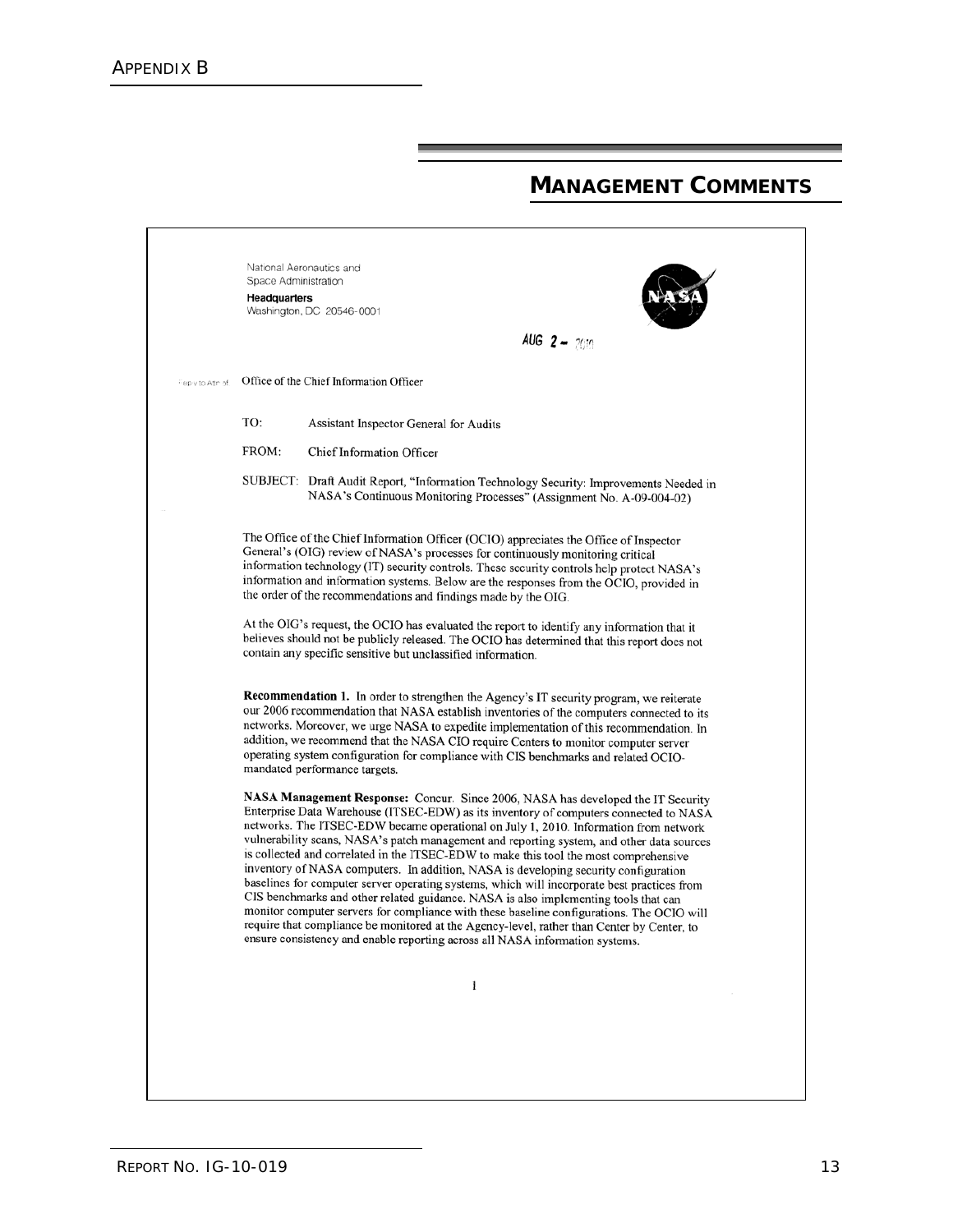Management Corrective Action Dates: The ITSEC-EDW was established as NASA's inventory of computers connected to its networks and became operational on July 1, 2010. A NASA security configuration baseline for Microsoft Windows Server 2003 will be developed by January 1, 2011. OCIO will issue guidance to require monitoring of compliance with this security configuration by August 1,  $2011$ .

Recommendation 2. To reduce the risk of undetected and uncorrected vulnerabilities, the NASA CIO should require that Centers implement a process to validate that 100 percent of applicable network devices, including computers, routers, and firewalls, undergo regular monitoring for technical vulnerabilities.

NASA Management Response: Partially Concur. NASA Information Technology Requirements (NITR) 2810-24, dated January 28, 2010, requires that "All NASA IT devices and all devices on NASA networks, shall be subjected to routine (at least monthly) network based vulnerability scans ..." Further, this policy requires that Center IT Security Managers (ITSMs) "oversee the vulnerability scanning, reporting, and mitigation activities at their Center to ensure that the requirements are met." While the OCIO strongly agrees that all applicable devices should undergo regular monitoring for technical vulnerabilities, ensuring and validating that 100 percent of devices are in fact monitored is impossible. This is due to constant fluctuations of devices connected to the networks, devices being turned off occasionally, the infeasibility of scanning all networks constantly, and mission requirements that prevent scanning during certain time periods.

Management Corrective Action Dates: NITR-2810-24 was issued on January 28, 2010 and addresses this recommendation to the greatest extent possible. NASA therefore requests that this recommendation be closed as of the issuance of NITR-2810-24.

In its draft report, the OIG reported on a third finding but made no related recommendation. The OIG stated that NASA's process for monitoring Agency IT systems for software patches was not effective. In its report, the OIG cited an initial lack of NASA policy, requiring system owners to implement NASA's software patch monitoring and reporting solution, as the reason that NASA did not have assurance that all applicable Agency computers were monitored to ensure that required software patches had been applied. The OIG further reported that the OCIO issued such a policy in January 2010. Given that the OIG's expressed concerns were addressed by the issued policy and no further evidence was cited to support the OIG's finding, the OCIO respectfully requests that the OIG's final report be revised to remove the finding that "NASA's process for monitoring Agency IT systems for software patches was not effective."

 $\overline{c}$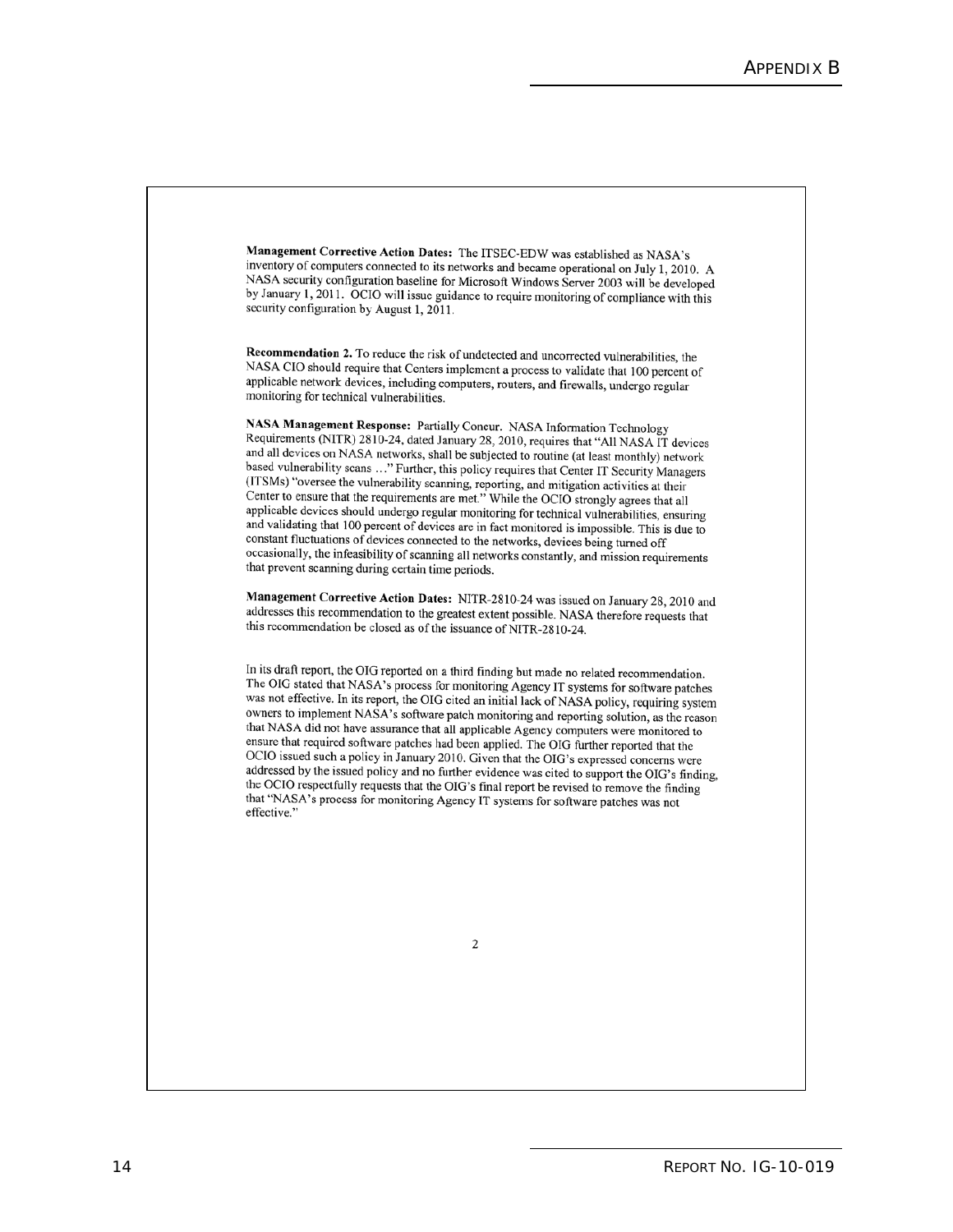We appreciate the courtesies extended to the OCIO by the OIG in providing the opportunity to comment on the subject draft audit. Please direct any questions to Mr. Jerry L. Davis at (202) 358-1401 or Mr. Dana M. Mellerio a

 $\mathfrak{Z}$ 

Linday Carl

Linda Y. Cureton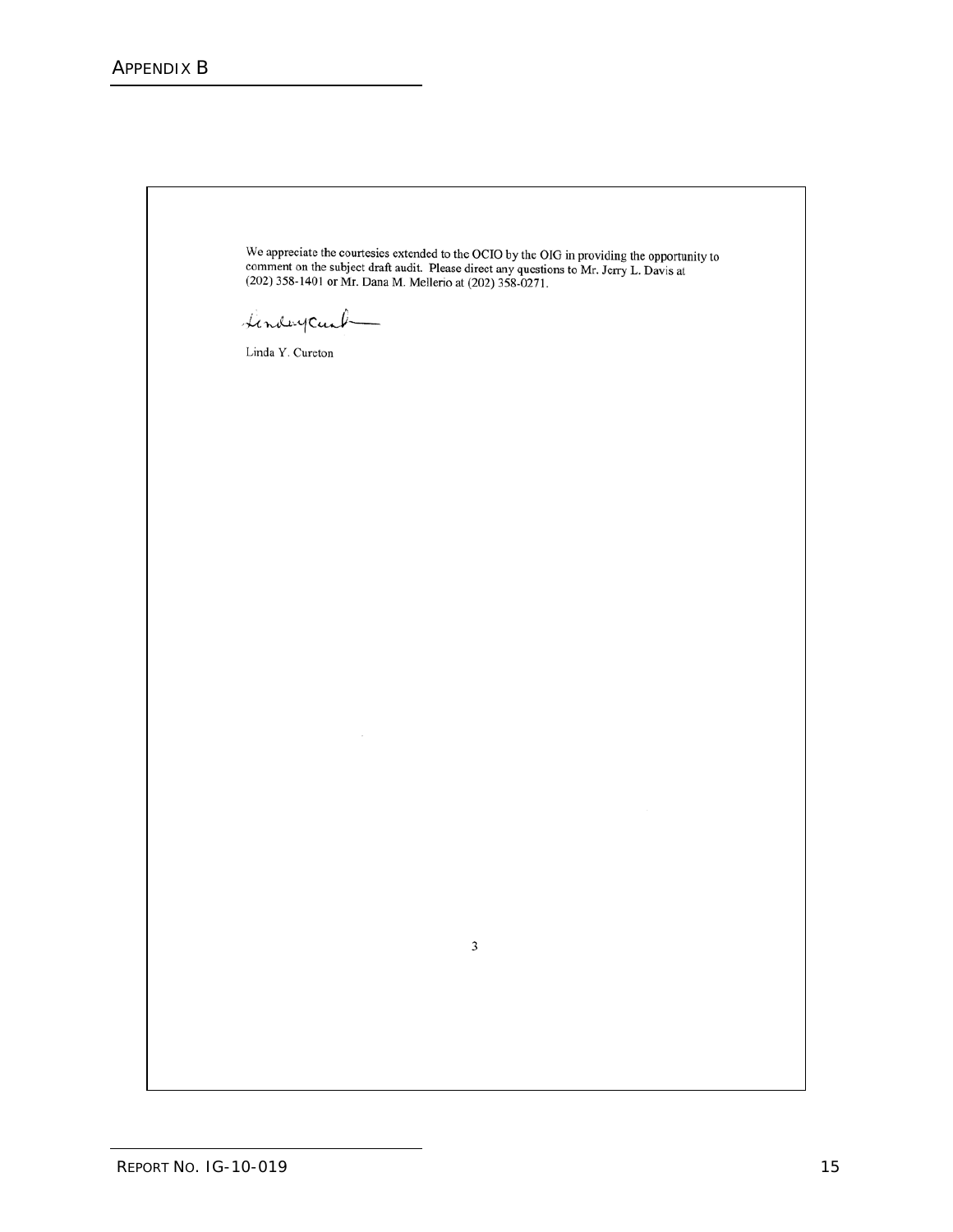## **REPORT DISTRIBUTION**

#### **National Aeronautics and Space Administration**

Administrator Deputy Administrator Chief of Staff Chief Information Officer Ames Research Center Chief Information Officer Information Technology Security Manager Dryden Flight Research Center Chief Information Officer Information Technology Security Manager Glenn Research Center Chief Information Officer Information Technology Security Manager Goddard Space Flight Center Chief Information Officer Information Technology Security Manager Jet Propulsion Laboratory Chief Information Officer Information Technology Security Manager Johnson Space Center Chief Information Officer, Information Technology Security Manager Director of Information Technology and Communication Services, Kennedy Space Center Information Technology Security Manager Langley Research Center Chief Information Officer Information Technology Security Manager Director, Office of the Chief Information Officer, Marshall Space Flight Center Information Technology Security Manager Chief Information Officer, NASA Shared Services Center Information Technology Security Manager, NASA Shared Services Center Stennis Space Center Chief Information Officer Information Technology Security Manager

#### **Non-NASA Organizations and Individuals**

Office of Management and Budget Deputy Associate Director, Energy and Science Division Branch Chief, Science and Space Programs Branch Government Accountability Office Director, NASA Financial Management, Office of Financial Management and Assurance Director, NASA Issues, Office of Acquisition and Sourcing Management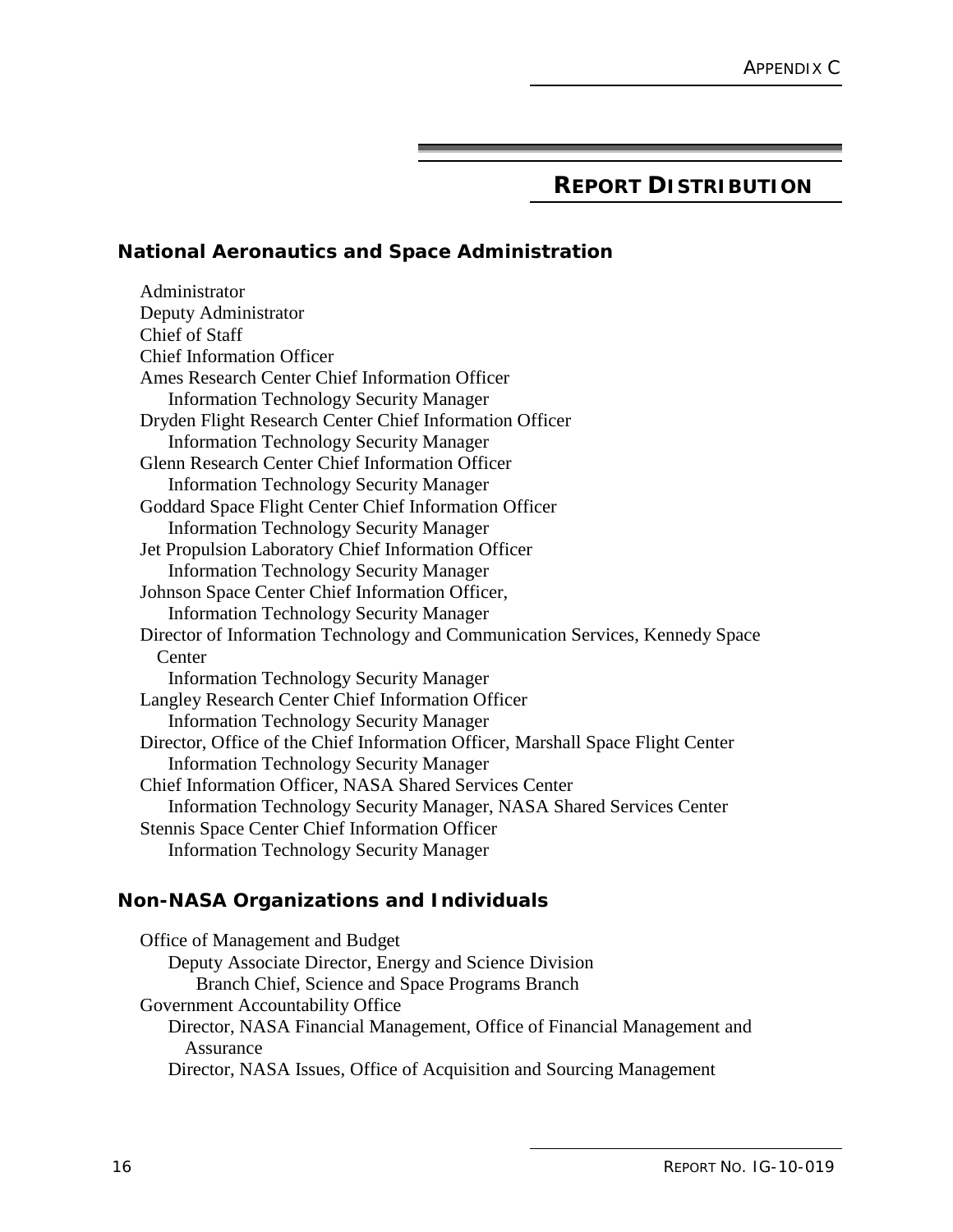## **Congressional Committees and Subcommittees, Chairman and Ranking Member**

Senate Committee on Appropriations Subcommittee on Commerce, Justice, Science, and Related Agencies Senate Committee on Commerce, Science, and Transportation Subcommittee on Science and Space Senate Committee on Homeland Security and Governmental Affairs House Committee on Appropriations Subcommittee on Commerce, Justice, Science, and Related Agencies House Committee on Oversight and Government Reform Subcommittee on Government Management, Organization, and Procurement House Committee on Science and Technology Subcommittee on Investigations and Oversight Subcommittee on Space and Aeronautics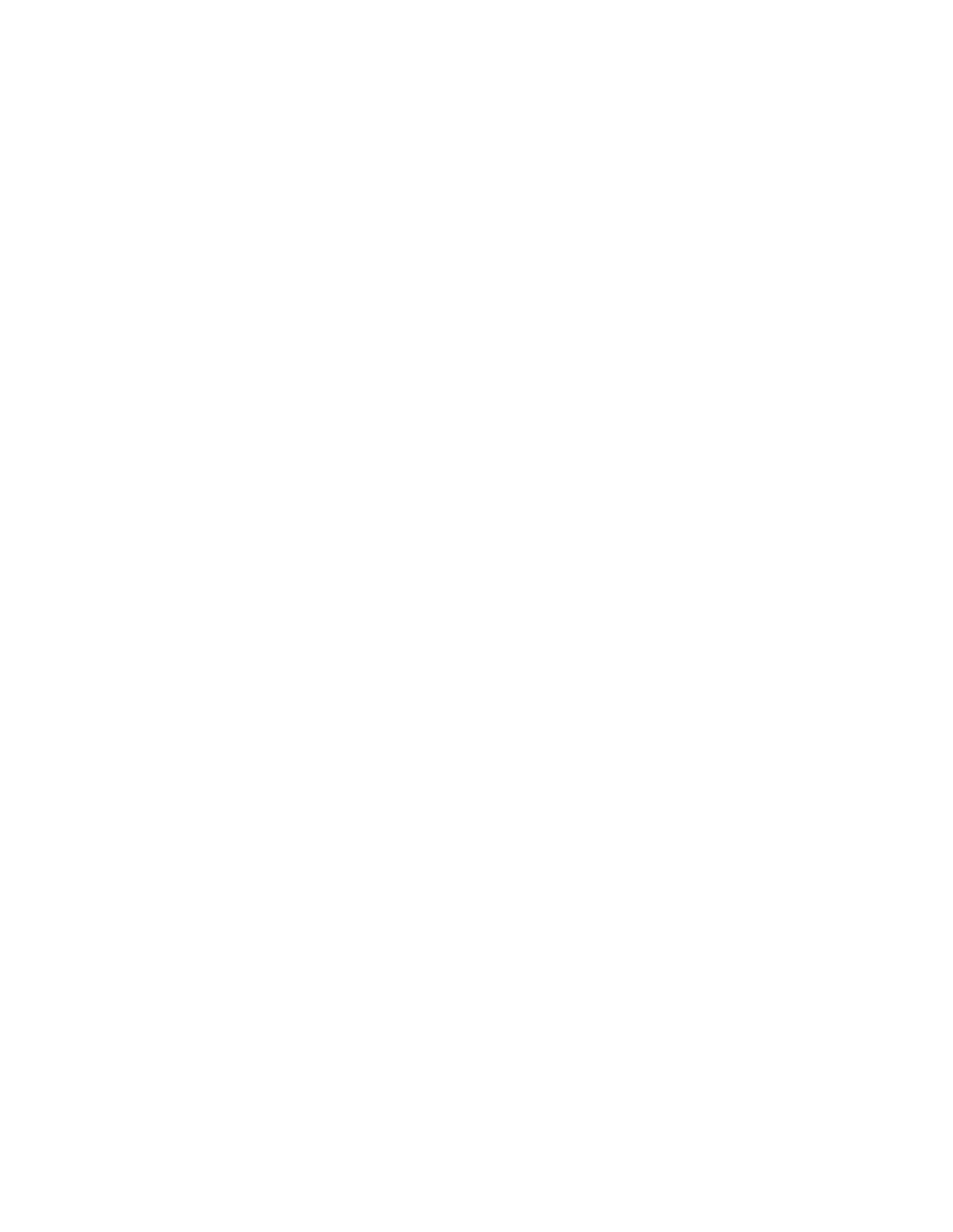Major Contributors to the Report: Wen Song, Director, Information Technology Directorate Jefferson Gilkeson, Project Manager Richard Curtis, Audit Team Lead Howard Kwok, Senior Auditor Eric Jeanmaire, Auditor